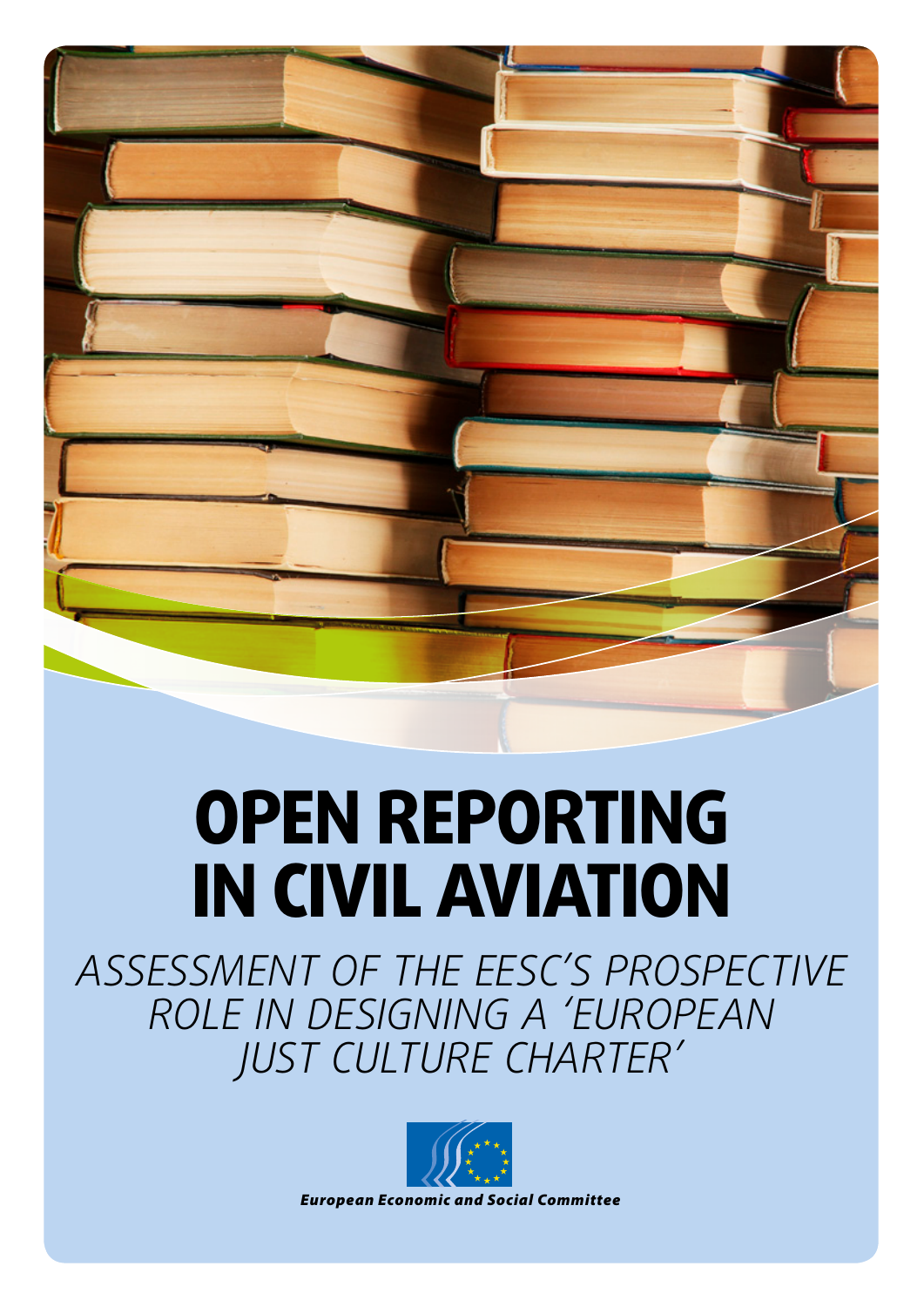## **Open reporting in civil aviation - Assessment of the EESC's perspective in designing a "European Just Culture Charter"**

*"This study was carried out by Roderick D. van Dam following a call for tenders launched by the European Economic and Social Committee. The information and views set out in this study are those of the author and do not necessarily reflect the official opinion of the European Economic and Social Committee. The European Economic and Social Committee does not guarantee the accuracy of the data included in this study. Neither the European Economic and Social Committee nor any person acting on the Committee's behalf may be held responsible for the use which may be made of the information contained therein."*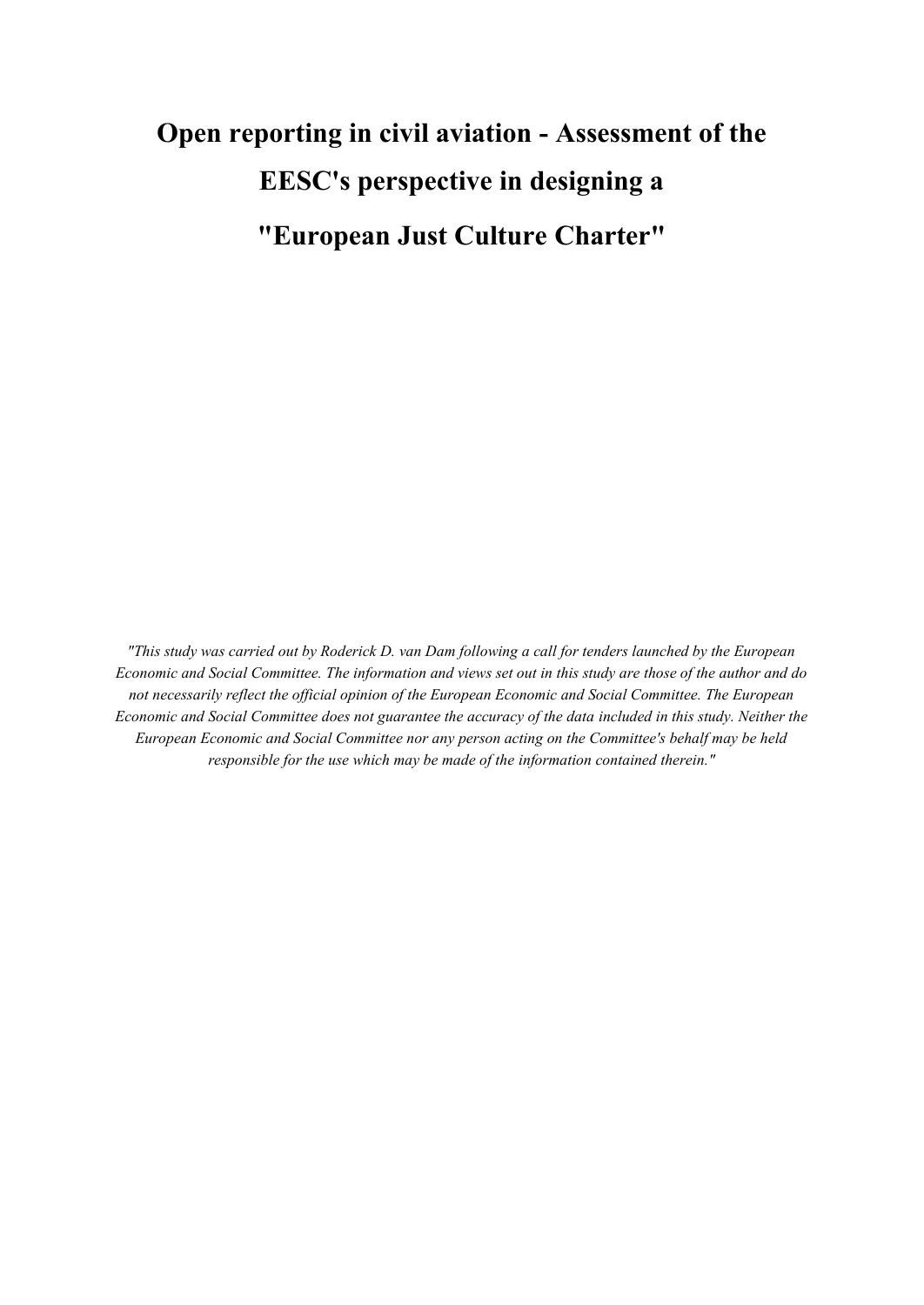#### <span id="page-2-0"></span>**Executive summary**

Recent years have seen a growing concern on the part of aviation safety professionals about the interaction between flight safety and, in particular, safety incident reporting and the national criminal judiciary. This has led to a growing fear of litigation and the threat of criminal sanctions against individuals and organisations that are seen as partly or fully responsible for an accident or incident in which they were involved. This study addresses the implementation of the Just Culture concept for Aviation across EU states at both the state and corporate level and the possibilities for establishing an EESC Just Culture Charter as an instrument for addressing the present divide between the protection of aviation incident reporting and the administration of justice.

Rather than trying to exclude or bypass the judiciary, focus has now shifted towards initiating a dialogue between the national authorities concerned. A better understanding of the consequences of a judicial inquiry must be the starting point. Just Culture represents the fundamental recognition that both the aviation safety drive and the administration of justice will benefit from a carefully-established equilibrium, moving away from fears of criminalisation. It is based on the understanding that controllers and pilots can make mistakes and that the line between an "honest mistake" and intentional or reckless behaviour can only be drawn by a member of the judiciary.

Just Culture has been enacted in the EU legal order, and both Eurocontrol and the EU recently endorsed a "Model for a national aviation prosecution policy" that limits prosecution to the equivalents under national criminal law of "gross negligence" and "wilful misconduct". Interviews with representatives of organisations of stakeholders and other aviation interest groups, the national judiciary and European organisations have provided a further insight into the conditions for the creation of an EESC Just Culture Charter and its potential strengths and weaknesses.

In particular, most of the parties felt that the charter should set out clearly the political, corporate and judiciary commitments and policies for creating a Just Culture based on the expectations and demands of the charter's signatories and relevant EESC stakeholders; and that these should be included in a 'living' document with clear provisions on updating and reporting on future developments. Furthermore, a common issue was the need to reconcile the descriptions of unacceptable behaviour at corporate level with the applicable criminal norms used by the national judicial authorities in order to avoid conflicts. In addition, it must pave the way for a periodical assessment of how these commitments are being met through the means available.

The study contains, as requested, a SWOT analysis for the EESC JC concept for further discussion and also addresses the format and content of a JCC document. An attachment sets out an outline for a possible EESC Just Culture Charter document and the different parts thereof that contain the key elements for a realistic and efficient instrument that would provide a comprehensive picture of applicable law and applicable policies and commitments that are signed off by their respective owners for their duration. The findings confirm that a number of issues and conditions related to an open reporting system for aviation cannot be adequately resolved through formal legislation and that a focused and accessible Just Culture Charter could, under certain conditions, provide a comprehensive repository for all relevant legislation, corporate and judiciary commitments or policies relevant to the establishment of an open safety culture in aviation.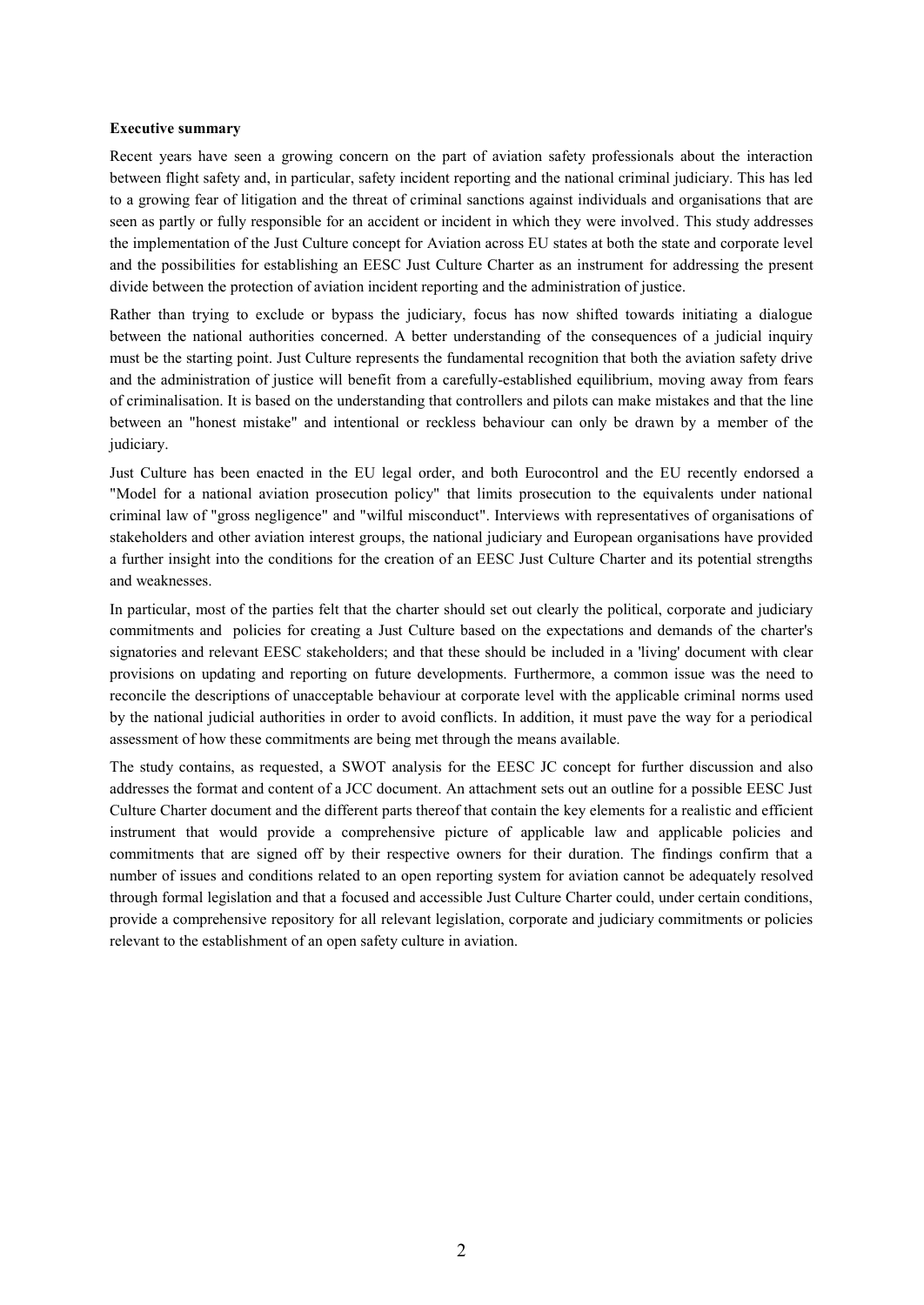#### <span id="page-3-0"></span>**Table of contents**

| II.         |  |
|-------------|--|
| III.        |  |
| IV.         |  |
| $V_{\cdot}$ |  |
| VI.         |  |
| VII.        |  |
| VIII.       |  |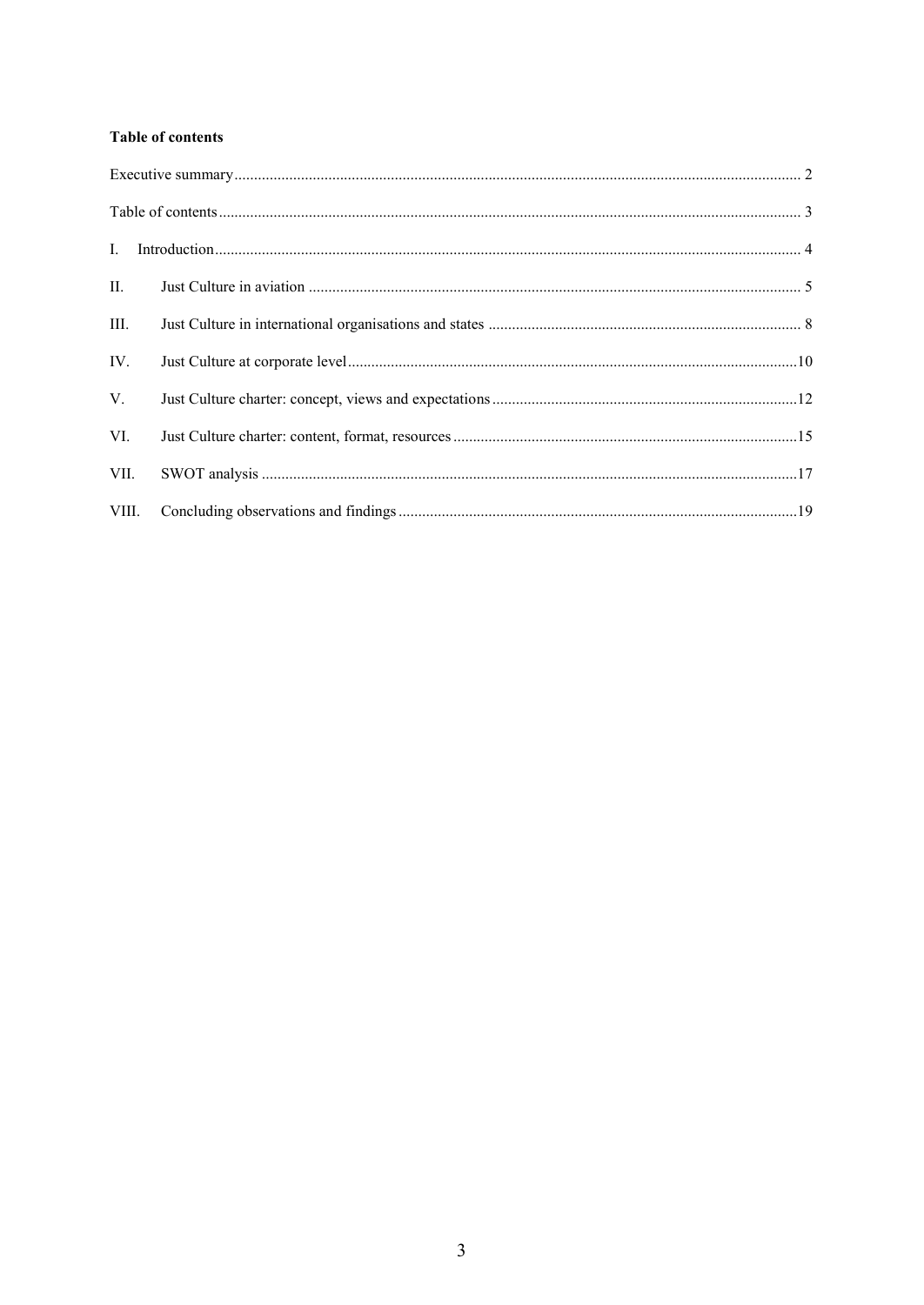#### <span id="page-4-0"></span>**I. Introduction**

- 1.1 The "divide" between international safety rules and national criminal law and to a lesser extent public information legislation, is one of the causes of the difficulties encountered in the aviation safety domain. It is in this context that the concept of "Just Culture" has been introduced for aviation safety, in particular for air traffic management (ATM) and air transport. Just Culture aims at ensuring adequate reporting of incidents by front line operators by establishing a balance between the interests of safety and those of the administration of justice. At (national) corporate level, the application of the Just Culture concept plays an equally important role in incident reporting by pilots and controllers and the application of company rules, contract- and labour law.
- 1.2 In two opinions produced in 2010 and 2011, related to, respectively, the proposal for a regulation of the European Parliament and of the Council on investigation and prevention of accidents and incidents in civil aviation and the Single European Sky II, the EESC addressed the issue of the relation between safety and the administration of justice and the importance of building "a sound safety culture combining open reporting and 'Just Culture' as the basis for safety performance".
- 1.3 The EESC stressed the importance of developing an EU Charter on Just Culture and welcomed the "Charter for Just Culture" agreed by the European Civil Aviation Social Partners on 31 March 2009. In its opinion on SES II, the EESC reiterated the importance of a "Just Culture" and the need for more action to ensure that all Member States amend their national criminal law systems with a view to ensuring a Just Culture. The EESC again stressed the importance of developing an EU charter on "Just Culture".
- 1.4 This study aims to provide an assessment and gain an understanding of the current application of a Just Culture across EU States at both the state and organisational levels. A realistic understanding of the task that lies ahead, to attain a common application of Just Culture Europe-wide, will permit an EESC Just Culture Charter, if adopted, to set reasonable and attainable objectives for those states/organisations that are currently in the process of adopting a Just Culture.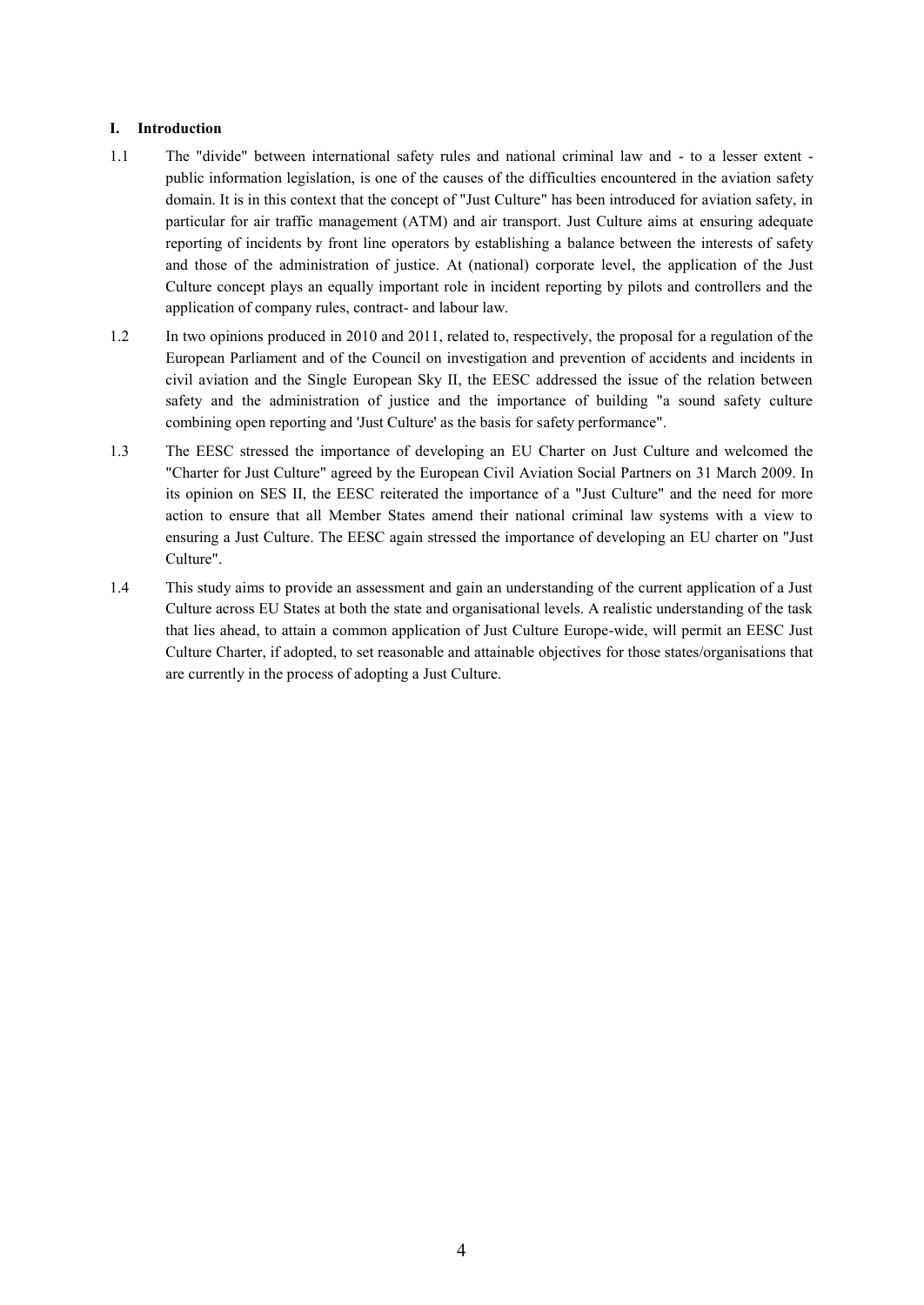#### <span id="page-5-0"></span>**II. Just Culture in aviation**

- 2.1 Ever since the investigation of aviation accidents was undertaken in a systematic manner with the specific aim of using the findings of each accident investigation for the prevention of other accidents, the problem of the use of these findings for other purposes than accident prevention has been manifest.
- 2.2 Improving aviation safety depends, to a large extent, on the feedback of knowledge generated by a system of accident/incident data collection and analysis. Such a system serves the industry, as well as its regulators, by allowing it to adapt and improve equipment and procedures. A high-quality output from the system very much depends on the existence of systematic records, traceability and active participation and reporting from all the aviation actors involved in safety areas. In the US and Europe, for example, well-developed accident prevention processes are in place, including mandatory and voluntary incident reporting systems and independent accident investigation.
- 2.3 From relatively early days, the International Civil Aviation Organization (ICAO), in setting international rules and recommendations for improving safety, has been confronted by the need to protect aviation safety interests from those parties that want access to investigation results and other safety data with the goal of what ICAO calls "apportioning blame or liability." Therefore, ICAO rules, in the interest of an uncompromised safety investigation process, are often seen as advocating protection against the interests of what is often referred to as "the administration of justice."
- 2.4 The administration of justice, in particular in the criminal law domain, constitutes one of the pillars of state sovereign functions; they are usually firmly embedded at constitutional level. Both the Convention on International Civil Aviation (hereafter the Chicago Convention) and the EUROCONTROL Convention explicitly confirm the complete and exclusive sovereignty of a state over its territorial airspace. That certainly includes the administration of justice. States are of course free to choose to delegate or pool certain sovereign functions, as is the case with European Union membership, but criminal jurisdiction, with only a few exceptions, generally remains firmly embedded at sovereign state level; the EU does not have competence in this domain at present.
- 2.5 The worries of aviation professionals and front-line operators, such as pilots and air traffic controllers, about the so-called "criminalisation" of aviation accidents or incidents illustrates the delicate relationship between the propagation of aviation safety and the administration of justice in the aviation domain. These are two distinct worlds that seldom meet. One is by nature international, dynamic and very sensitive to safety; the other is by nature national, resistant to progressive change and very sensitive to the rule of law. No wonder that their interaction, or perhaps the lack of it, generates difficult and often passionate discussions.
- 2.6 Accidents and serious incidents very often occur as the result of a series of events that, in an eerie and inevitable way, lead to disastrous results. When mistakes are involved they can often be labelled as "honest" mistakes that would not qualify as criminal behaviour. Controllers and pilots are professionals who are ready to recognise that nobody can claim criminal immunity in any civilised country. But it is equally true that a small, but highly visible, number of cases raise questions on the relevance and motives of some criminal prosecution and court cases.
- 2.7 And therein lies the root of the issue: Who will determine whether a mistake was made by a qualified professional acting in a responsible manner or whether this was a clear case of gross negligence, wilful misconduct or criminal intent, to use just a few of many legal terms for criminally reproachable behaviour. That cannot be the task of a chief pilot or a control room supervisor. Such a decision can only be made by a professional in the judiciary: a prosecutor and ultimately a court of law.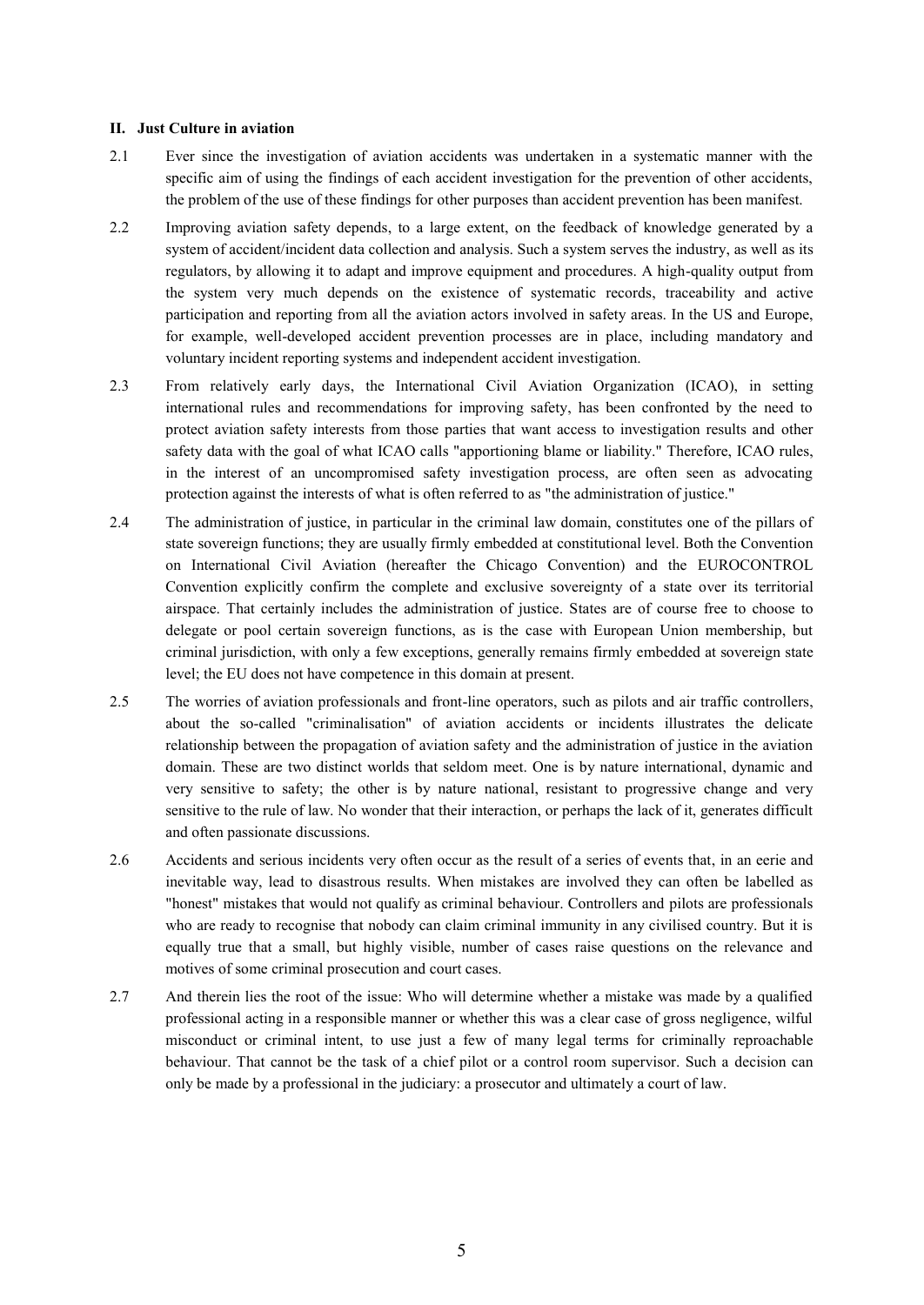- 2.8 Terms such as "gross negligence", "wilful misconduct" and "criminal behaviour" that are used to indicate forms of criminally-relevant behaviour in policy documents, the description of the Just Culture concept or in non-criminal legislative texts of International or European law can obviously only be regarded as generic and colloquial descriptions of behaviour that can ultimately be deemed to be criminal under the applicable criminal national legislation of a state that has the jurisdiction to criminally adjudicate persons or entities.
- 2.9 The problem arises when faced with the consequences. If forms of behaviour related to aviation could be qualified as punishable criminal behaviour, it would be the responsibility of the criminal authorities that hold jurisdiction to determine and adjudicate such behaviour. The administration of criminal law is a complex and delicate process that should remain the exclusive domain of a prosecutor and ultimately a court of law.
- 2.10 The key is what happens next: A qualified criminal investigator or prosecutor must assess whether, under the applicable criminal law, the actions leading to the accident/incident warrant further steps (investigations, indictment). A number of high-profile accidents and serious incidents did result in criminal investigations and proceedings and have raised strong concerns from the ATC and air transport community about the criminalisation of aviation. However, that is not all. Events have shown that further complications could arise as a result of public and media pressures that generally accompany any crash or serious incident with the associated "search" for a guilty party.
- 2.11 The discussion concerning the criminalisation of aviation incidents and accidents reveals concerns about the perceived intrusion by the judiciary in the all-important efforts to enhance safety in aviation. It also shows a tendency to use "criminalisation" as the epitome of misdirected and unwarranted activities by the authorities and to argue that the safety domain should therefore be protected from any action by the prosecution.
- 2.12 The problem is that invoking real or alleged criminalisation of aviation incidents or accidents as a justification for fully protective legislative action does not really work. All the regional and global rules and standards related to the protection of safety data and investigative processes in aviation create an exception for the actions of a sovereign state in exercising the administration of justice. What is needed now is the establishment of equilibrium between two equally relevant goals: aviation safety and the administration of justice.
- 2.13 Rather than trying to exclude or bypass the judiciary, focus has now shifted towards initiating a dialogue between the national authorities concerned. A better understanding of the consequences of a judicial inquiry must be the starting point. In most states, national criminal legislation provides prosecutors with a level of discretion as to how to apply those laws; a clearer appreciation of the associated safety consequences may actually influence the application of those laws.
- 2.14 This is where the Just Culture initiative, as developed for aviation by EUROCONTROL, enters the equation:

*"A Culture where front line operators are not punished for actions, omissions or decisions taken by them that are commensurate with their experience and training, but where gross negligence, wilful violations and destructive acts are not tolerated"*

Although it may sound rather negative, the strength of the Just Culture concept is the understanding that there is realistically no other way forward. Formal legislation fully protecting pilots or controllers or sidelining criminal prosecution is not an option as demonstrated by virtually all existing national, regional and international legislation.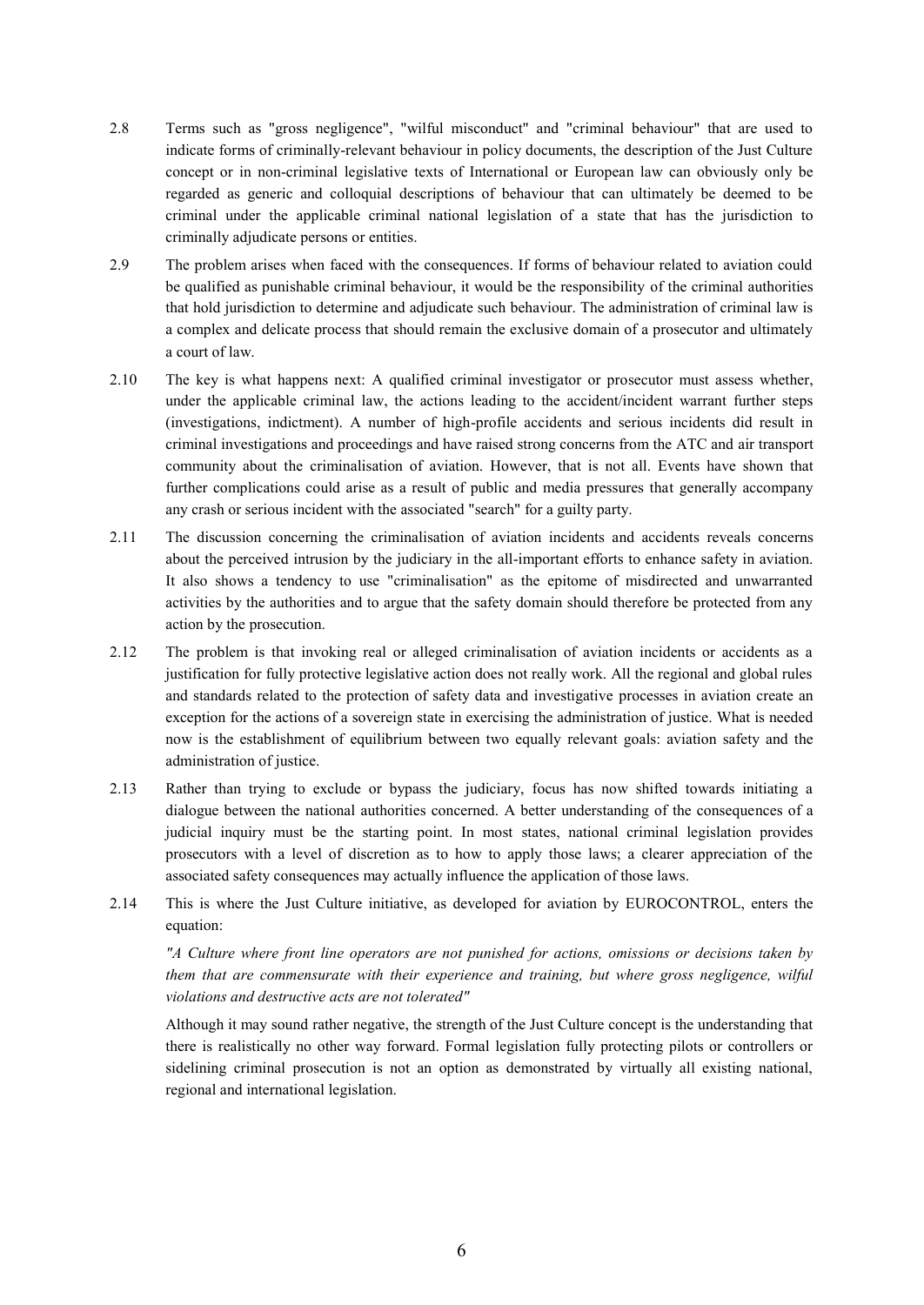- 2.15 Just Culture represents the fundamental recognition that both the aviation safety drive and the administration of justice will profit from a carefully-established equilibrium, moving away from fears of criminalisation. It is based on the understanding that controllers and pilots can make mistakes and that the line between an "honest mistake" and intentional or reckless behaviour can only be drawn by a member of the judiciary.
- 2.16 That may be easier said than done, of course. But the time has come to seriously query the added value of endless and generally unsuccessful efforts at international level to fully protect controllers and pilots against judicial actions by creating standards, regulations and laws that are supposed to shield them against judicial interference.
- 2.17 A balanced safety and judicial environment would provide a realistic expectation for a controller or a pilot, that the chances that he/she would be invited to be part of a prosecutorial investigation, let alone, a formal prosecution, are minimal, and should thereby create a sound and sustainable basis for continued incident reporting and accident investigation.

*Improving aviation safety depends to a large extent on the feedback of knowledge generated by a system of accident/incident data collection and analysis. Incident reporting by pilots and controllers is vital for maintaining adequate safety levels in spite of a forecast twofold increase in air traffic worldwide. Reporting levels may suffer when reporters fear punishment for their 'honest mistakes'. Nobody should be immune from criminal prosecution. The administration of criminal law is a complex and delicate process that remains the exclusive domain of sovereign States. Only a prosecutor and ultimately a court of law should determine whether someone made an honest mistake or should be criminally liable. Just Culture represents the fundamental recognition that both the aviation safety drive and the administration of justice will profit from a carefullyestablished equilibrium, moving away from fears of criminalisation.*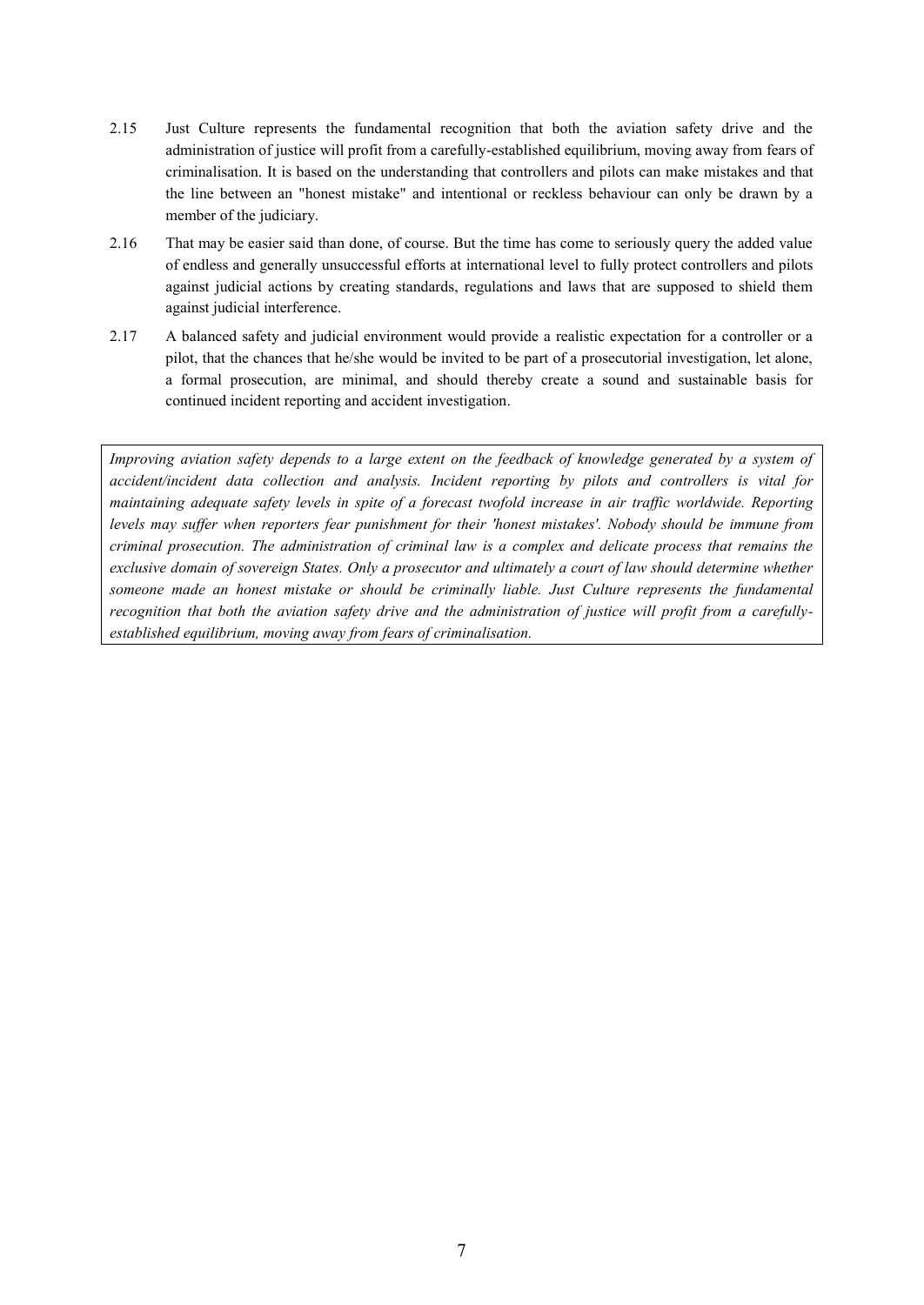#### <span id="page-8-0"></span>**III. Just Culture in international organisations and states**

- 3.1 In the ICAO, the discussions and findings of the  $36<sup>th</sup>$  Assembly, the Accident Investigation Divisional meeting in 2008 and the recommendations of the ICAO High-Level Safety Conference in March 2010 resulted in resolutions A3 7-2 and A3 7-3 of the  $37<sup>th</sup>$  General Assembly, held in September-October 2010, on the sharing of safety information and the protection of safety data. Both resolutions, using the description of the Just Culture concept, instructed the ICAO Council to strike a balance between the need for the protection of safety information and the need for the proper administration of justice.
- 3.2 The ICAO Assembly furthermore noted the need to take into account the necessary interaction between safety and judicial authorities in the context of an open reporting culture. The ICAO Safety and Information Protection Task Force (SIPTF) was created, inter alia, as a result of these conclusions which have, to a great extent, inspired its findings and recommendations.
- 3.3 Considerable progress has already been made in this domain through safety management and related practices and the new Annex 19 will certainly also play an important role in this area. It is important to note that these developments will also require the recognition and perhaps harmonisation of corporate Just Culture with the criminal law requirements and policies at state level.
- 3.4 The EU has not only formally enacted Just Culture as part of EU law by the introduction of Performance Regulation (EU) No 691/2010 , but it has also recently introduced elements of it in Commission Regulation (EU) No 996/2010, governing air accident and incident investigation that also addresses the need to achieve a balance between the objectives of the judiciary to determine whether criminality was involved, and the need for the aviation industry to be able to run a real-time selfdiagnostic system without unnecessary interference from justice.
- 3.5 EU Regulation 996/2010 stipulates that its purpose is dual: to regulate both "the investigation and prevention of accidents and incidents". It says: "An accident raises a number of different public interests such as the prevention of future accidents and the proper administration of justice. Those interests go beyond the individual interests of the parties involved and beyond the specific event. The right balance among all interests is necessary to guarantee the overall public interest."
- 3.6 At national state level, as discussed in the preceding paragraphs, another party that is highly relevant for the development and introduction of JC would be the national judiciary and in particular the Prosecutor's Offices of the European Member States. They form an essential condition for a focused and effective balance between the two key functions addressed by the Just Culture Concept.
- 3.7 At its  $37<sup>th</sup>$  Session, on 10 May 2012, the members of the EUROCONTROL Provisional Council, 39 states and the EU, unanimously endorsed a "Model Policy regarding criminal investigation and prosecution of civil aviation incidents and accidents" that was developed by the EUROCONTROL Just Culture Task Force (JCTF) and based on existing Dutch and UK practice. This event introduces the possibility for states to implement a policy at national level which fully respects the sovereign administration of justice by a state in aviation cases, while at the same time recognising that prosecution should only be enacted in cases of gross negligence or wilful misconduct.
- 3.8 It should be noted that the model policy concept fully respects the sovereign administration of justice function as it remains the prerogative of national governments and prosecutors to adopt and implement an Aviation Prosecution Policy. The proliferation of an Aviation Prosecution Policy will be an important element in establishing a Just Culture for aviation, and key to the balanced involvement and support of judicial authorities.
- 3.9 The Model Policy reflects the objectives of the recent EU Regulation No. 996/2010 of the European Parliament and of the Council of 20 October 2010 on the investigation and prevention of accidents and incidents in civil aviation. This Regulation, when addressing coordination of investigations, requires states to ensure that there are, inter alia, advance arrangements between safety investigation authorities and judicial authorities.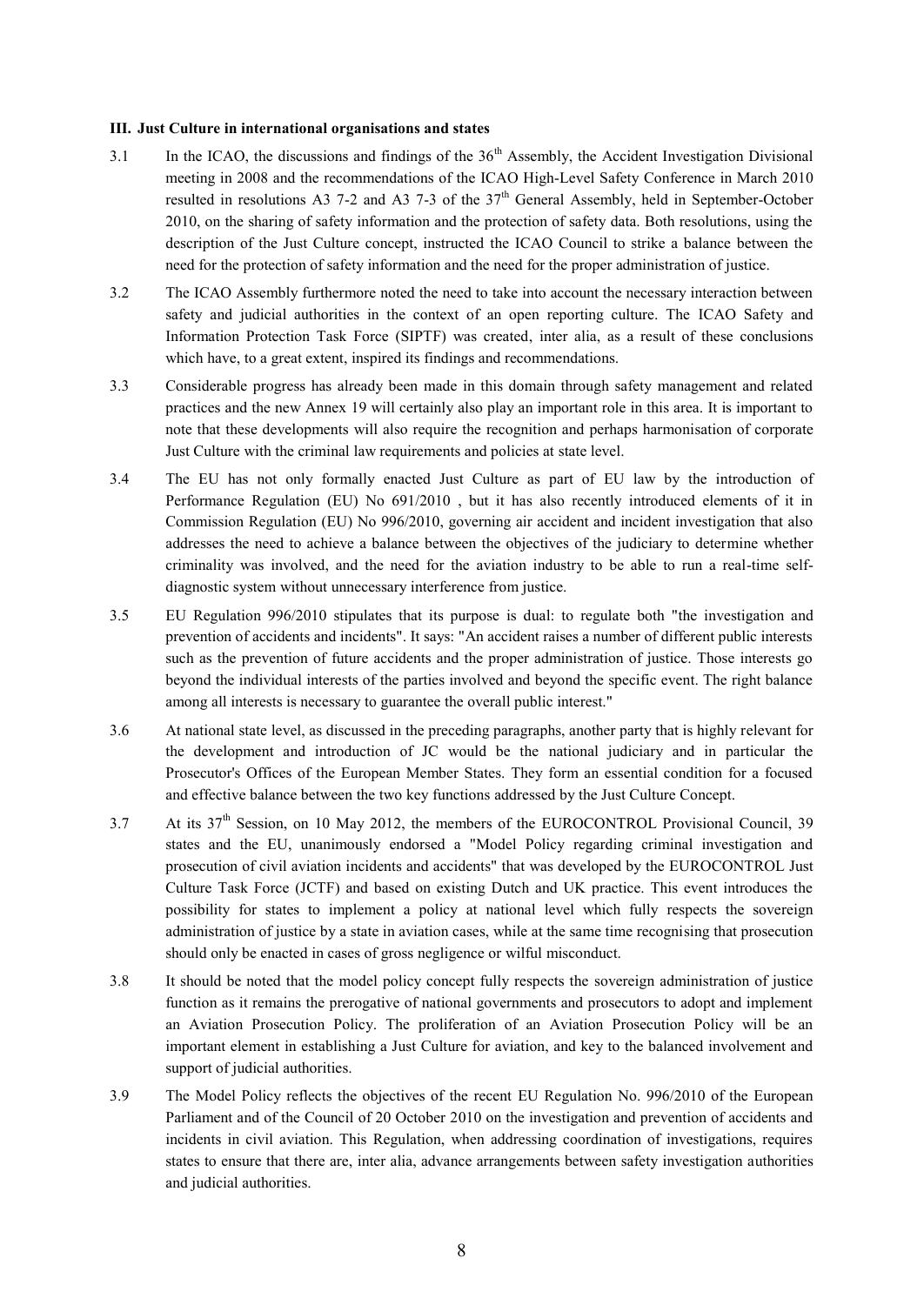3.10 In a similar vein, the proposals by the European Commission for a Regulation on Occurrence Reporting in Aviation, currently under discussion, will provide further rules and obligations for states and corporate entities involved in occurrence reporting while respecting state responsibilities related to the administration of justice in the aviation domain.

*The 37th Assembly of the ICAO introduced a description of Just Culture in 2010 that is still under discussion. Just Culture has been enacted in the EU legal order by Commission Regulation No 691/2010 and Regulation 996/2010 of the European Parliament and of the Council. Both EUROCONTROL and the EU have unanimously endorsed a "Model for a national aviation prosecution policy" that limits prosecution to the equivalents under national law of "gross negligence" and "wilful misconduct". A proposal for a draft regulation on "Occurrence reporting in civil aviation" is currently under discussion in the Council and the European Parliament.*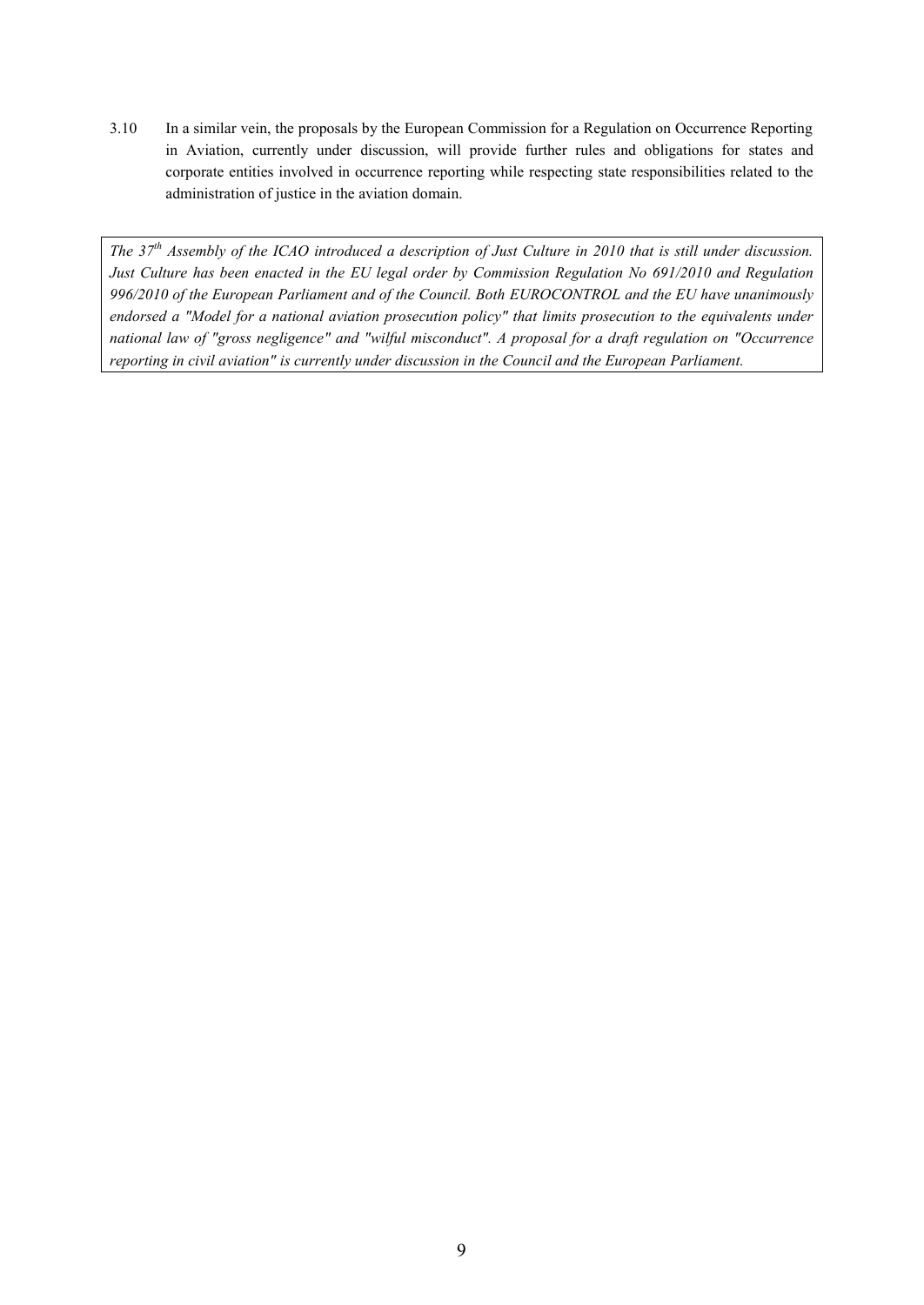#### <span id="page-10-0"></span>**IV. Just Culture at corporate level**

- 4.1 The provision of Air Traffic Services has traditionally been a part of the public domain. Under the aegis of Article 28 of the Chicago Convention, states accepted and exercised their sovereign responsibility for ATS provision and related functions over their sovereign territory. The services were organised by and embedded in the relevant civil service entities such as Ministries of Transport, Civil Aviation Authorities that formed part of the public function. The ATC function was often exercised in close liaison with, or even under the control of, the relevant defence or military authorities.
- 4.2 As a result of the introduction of the Single European Sky, the institutional future of ATM in Europe is currently under full discussion. The actual ATM developments raise numerous legal and institutional issues, fuelled in particular by the interaction between the role of the new players, such as supranational and intergovernmental organisations, Air Navigation Service (ANS) providers, airlines' organisations, and the traditional sovereign functions and responsibilities of the EU states and non-EU states that have committed to implementing the SES "acquis" into their national law.
- 4.3 The European ATM system will have to reconcile the aforementioned institutional changes with the demands of the corporatised or privatised ANS providers that will increasingly exercise their functions in specially designated functional blocks of airspace (FABs) that no longer depend on the delineation of their airspace by sovereign states. The system needs to absorb and allow the creation of private consortia of service providers that will operate in an increasingly competitive environment.
- 4.4 The vast majority of EU Member States have now corporatised and, in a number of cases, fully privatised their Air Navigation Service functions. What used to be activities performed by a directorate or another dedicated entity of a national Civil Aviation Authority or Ministry of Transport, have now, through appropriate new legislative mandates, become activities of dedicated entities established in most cases under national corporate or private law with employees who no longer have the status of civil servants, as they are employed under a national labour/corporate law regime. In most cases the corporate statutes envisaged shares or other means of control solely or for the most part in the hands of the state, but the financial and operational responsibilities for running an ANSP essentially became the responsibility of the CEO or institutions created by the corporate constitution.
- 4.5 This development, which is now more or less completed, was not restricted to the EU Member States. Of the 39 EUROCONTROL member states, only one or two are still exercising their responsibilities to provide, inter alia, ATM functions over their national airspace as a national departmental or CAA entity. A typical spin-off of this "privatisation wave" in ATM is CANSO, originally started as an organisation for commercial ANSPs and affiliates, which has been changed in the meantime to cater for all ANSPs at global level.
- 4.6 In the context of the application of Just Culture principles, the corporate activities related to incident reporting will include the handling of incident reports and mistakes by controllers and other ATM front line employees. Although in theory perhaps no difference should be made between civil servants and private employees, in practice, in a corporate environment with different rules regarding efficiency, obtaining performance-based goals and disciplinary or other sanctions a "corporate culture" exists that is very relevant for the application of Just Culture.
- 4.7 A similar process also took place in the air transport sector that was regulated and liberalised under the EU legislative system well before ATM in a gradual process that started in the mid- seventies. As a result, partly because of the European air transport liberalisation and the corporatisation of ANSPs and partly because of the implementation of a number of SES principles, the phenomenon of private stakeholders and their interests and their role and impact, in some cases through co-governance, in intergovernmental organisations such as EUROCONTROL has greatly increased.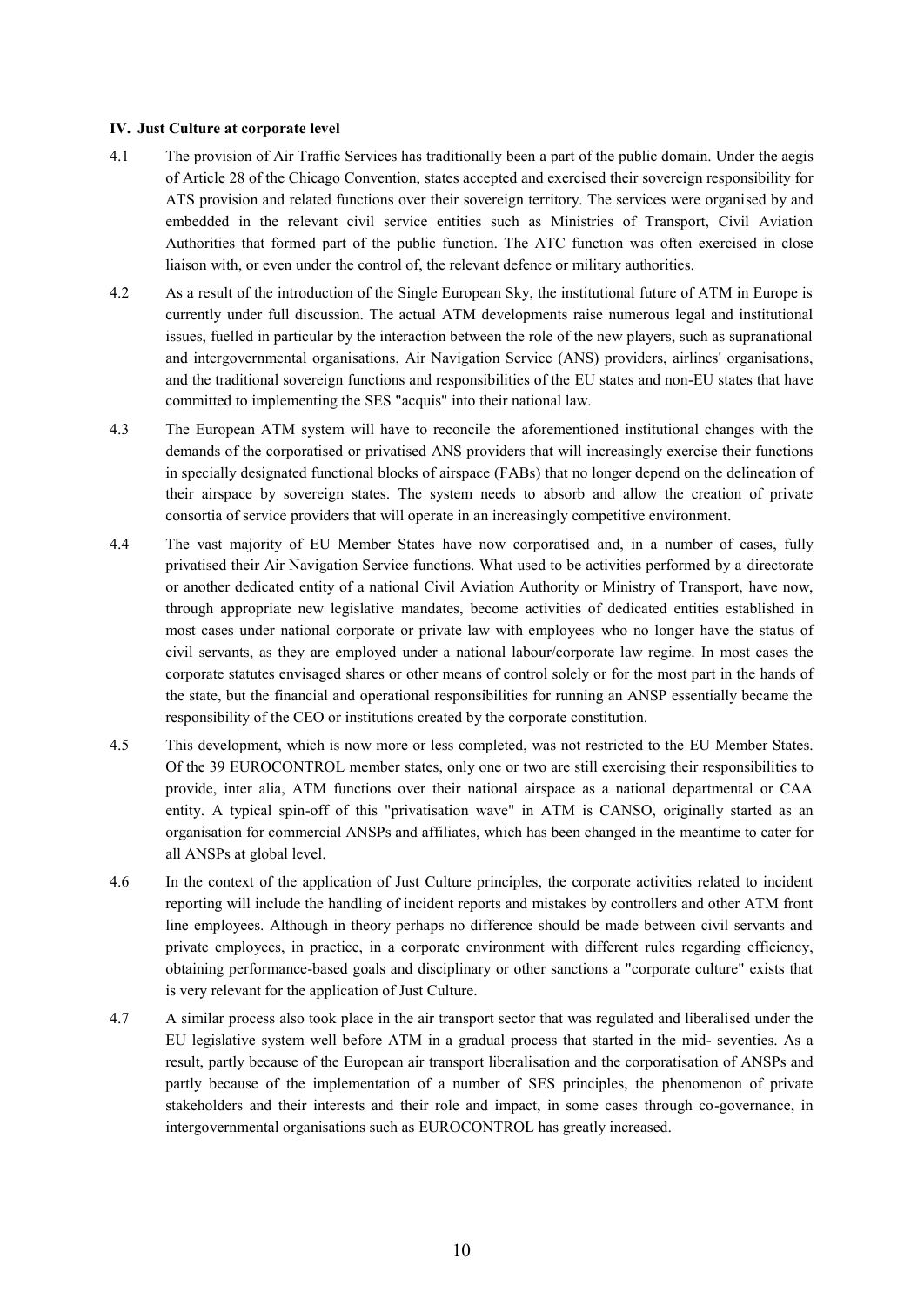- 4.8 In conjunction with the traditional EU social partners such as the ETF (and the different air transport interest organisations such as - but not limited to - IATA, EAA and ERA, CANSO and the European Cockpit Association (ECA) which is related to the International Federation of Airline Pilots' Associations (IFALPA), as well as IFATCA (International Federation of Air Traffic Controllers' Associations) the resulting input from non-governmental stakeholders in the JC debate amounts to about 10 partners. This number of course also includes another important player: the ACI (Airports Council International).
- 4.9 Stakeholders' expectations from an efficient Just Culture are, not surprisingly, directly related to their respective activities and interests. A good example is the "European Civil Aviation Social Partners' Charter for Continuous Improvement in Aviation Safety" that was established in March 2009. The Charter, consisting of two pages, was accompanied by a four-page "Company Guidelines on Just Culture", but the creators (ACI, AEA, CANSO, ECA, ERA and ETF) could only reach agreement on the Charter itself and the attached company guidelines do not form part of the commitment and are for information and guidance only. The IFATCA, which took part in the drafting, withdrew at the end of the process.
- 4.10 The above-mentioned Charter focuses on the need to protect safety data reporting in view of the fear of punishment by the reporter and the importance of improving safety over punishment of those who had no harmful intention. A number of its views and conclusions remain valid and could form part of the basis of an eventual JCC Charter.

*Almost all EU and EUROCONTROL Member States have now corporatised and, in a number of cases, fully privatised their Air Navigation Service functions. Before that, since the mid-seventies, a similar process took place in the European Air Transport sector. As a result, an important group of European stakeholders, consisting of air transport, air traffic management and airport interest groups, pilots and air traffic controllers ' organisations and EU transport sector social partners form an indispensable group of non-governmental stakeholders in the Just Culture domain. Most of them created a "Charter for Continuous Improvement in Aviation Safety", elements of which could contribute to a possible EESC Just Culture Charter.*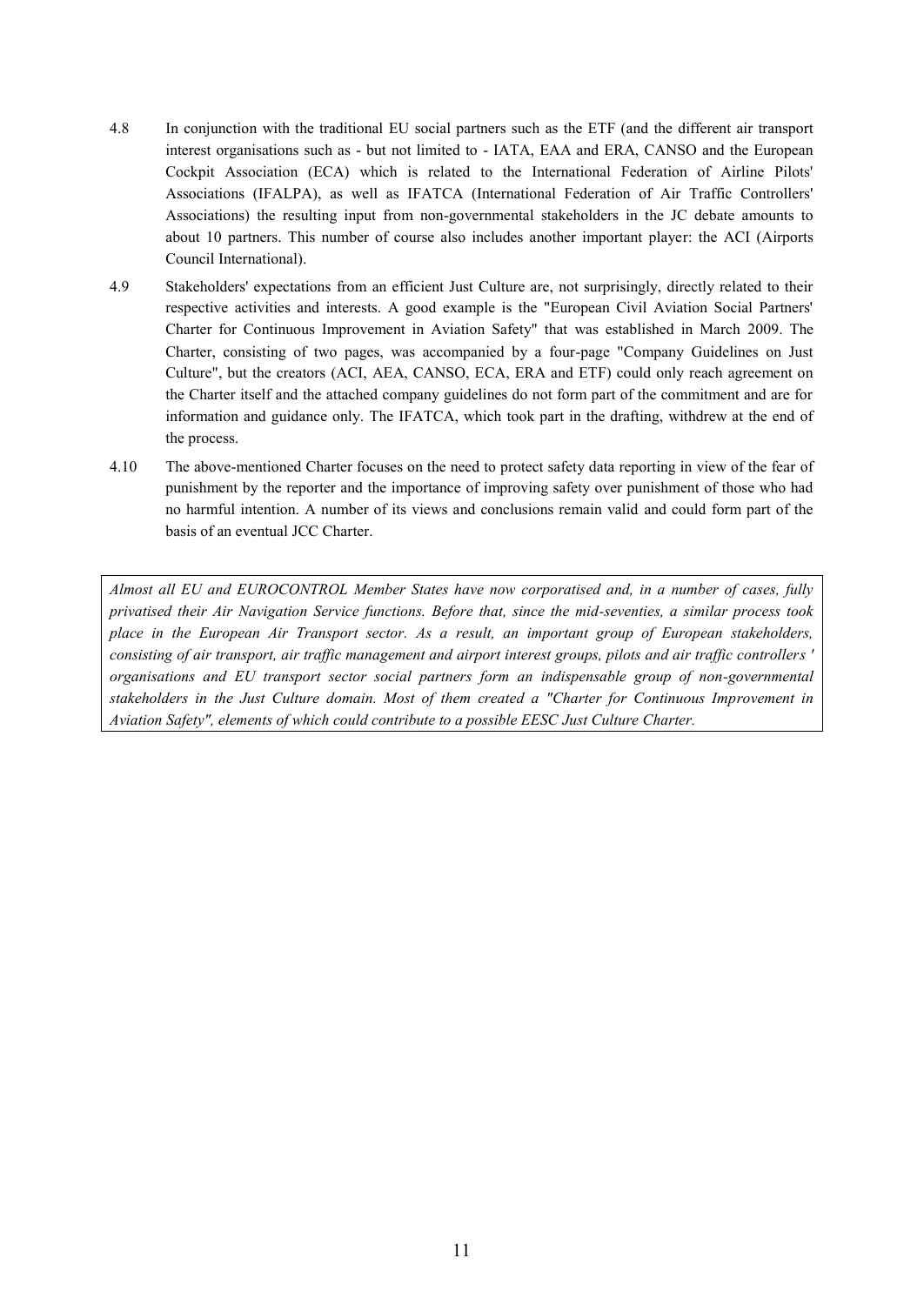#### <span id="page-12-0"></span>**V. Just Culture charter: concept, views and expectations**

#### **Concept**

- 5.1 Just Culture is built around the recognition that the interests of safety should be balanced against those of the administration of justice. Full protection against criminal investigation for those involved in an occurrence that could be qualified as a (serious) incident or accident is not possible. That would be in conflict with the principle that nobody is above the law.
- 5.2 A study on the feasibility of an initiative to establish a Just Culture Charter must therefore address the effectiveness of the charter format and concept for attaining such a balance. That would also include the expectations of the different stakeholders and the representatives of the national judiciary and the possibilities and limitations of other legal instruments to implement and protect safety reporting.
- 5.3 The rationale for choosing the charter format for addressing Just Culture would be derived in no small part from the political and legal relevance of a charter and the provisions contained therein. The term "charter", taken alone, has no universal legal meaning. Not unlike the definition of contract in private law, the status of a charter is determined by the intentions of its drafters, signatories, and the commitments or obligations it describes. Additionally, the process of acceptance and the resulting consequences for contracting parties may also be determinative.
- 5.4 Within the common law tradition (though not limited strictly to these jurisdictions), a charter is an instrument whereby the sovereign (historically) or government of the state enshrines rights, powers, and liberties for its citizens. Similarly, charters can also grant authority from the state to corporations by describing the rights, liabilities and responsibilities within a system of self-government. At present, both in European and international legal orders, a wide array of charters exists that vary greatly according to subject, scope and legal standing. Alongside the ever-present Charter of the United Nations, the Charter of Fundamental Rights of the European Union, the ICAO Charter on the Rights and Obligations of States Relating to GNSS Services, and the Advertising Self-Regulations Charter, are all illustrative examples of this divergence; with each addressing a specific topic (EU rights, satellite services, advertising) and pertaining to different actors (EU institutions, ICAO member states, the advertising industry).
- 5.5 Some of these instruments effectively have the legal status of a full-blown instrument of international legislation with all associated rights and obligations, while at the other end of the spectrum, a charter may have the status of a document containing a number of guiding principles or common values with no explicit commitments or expectations for the parties or signatories.
- 5.6 The effective establishment and implementation of Just Culture in the aviation domain by means of a Charter will depend on several factors such as the detail and ambition of its contents, the support and commitment it receives from stakeholders and other relevant parties and the possibilities of ensuring continued political ownership and content management after its establishment. It should also be noted that a Just Culture Charter would necessarily interact with other instruments that address JC-related issues.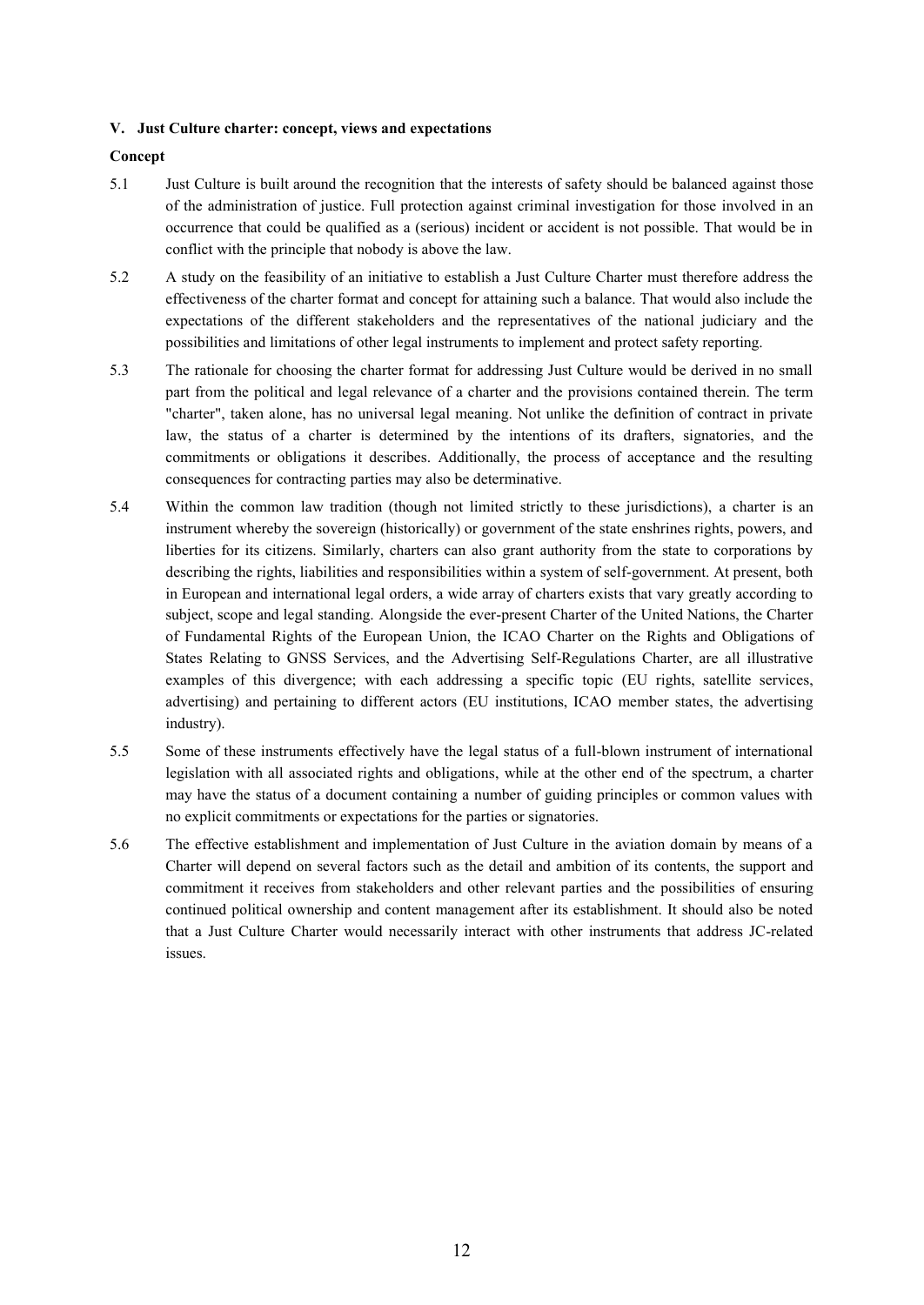#### **Views and expectations**

- 5.7 In the discussions with the stakeholders and other parties, there was general support for the EESC initiative. A number of the interviewees indicated that their views and positions were not necessarily final and could further evolve, inter alia, in view of related legislative processes and their participation or involvement in deciding to establish the JCC.
- 5.8 A frequently-expressed view among stakeholders and other parties was that an EESC JC Charter should offer more than just another document describing the views and positions of the parties involved in a non-committal manner. It should contain clear and transparent commitments, signed off by the owners/stakeholders and would be a living document with clear provisions on updating and reporting on relevant developments.
- 5.9 There was also recognition of the desirability of providing a clear description and, where necessary, a common interpretation of the JC concept. The JC Charter should be built where possible on the precedent set by the March 2009 'Industry Charter' (and the associated company guidelines where appropriate). The EESC JC Charter should also reflect the current tendency to move away from a "nonpunitive" approach and recognise the principle that nobody should a priori be immune from criminal prosecution, but that actions, omissions or decisions taken by them that are commensurate with their experience and training should not be prosecuted.
- 5.10 The following relevant elements and issues were further identified:
	- In order to facilitate the interpretation of established policies and commitments at national as well as at corporate level, the Charter should provide an adequate description of actions, inaction or other behaviour that is deemed unacceptable in a corporate environment as well as in the context of the administration of justice. The need to reconcile the criminal norms with those applicable under corporate or other applicable civil law was also identified.
	- The JC Charter should provide a comprehensive overview of both applicable law as well as registered commitments, policies and positions from stakeholders, authorities and other organisations; it was suggested that the JC Charter could be managed by a sufficiently independent and experienced entity, perhaps under the political supervision of an established European institution.
	- The study should ideally make an assessment and gain an understanding of the application of a Just Culture across EU states at both the state and corporate levels. This is important in understanding realistically what task lies ahead in achieving a common application of Just Culture Europe-wide. It will also permit the Charter, if adopted, to provide examples of reasonable and attainable objectives for states/organisations that are currently not adopting a Just Culture.
	- The Charter should make it clear that whilst Just Culture gives protection to the individual for an error/omission in terms of sanction, it cannot interfere with an assessment of the competency of the individual to undertake the role. Any Just Culture must run alongside a performance management programme.
	- Support for an added value charter based on a JC concept that is generally accepted by stakeholders. It should be a living document with a built-in concern for updating the different elements; in particular regarding applicable legal norms and suitable commitments. It should be based on common expectations related to a realistic and practical document with the necessary political support.
	- Need for providing unambiguous rules for operators and service providers, in particular smaller ones that could be invoked in the event of misuse of powers. Need for reconciling the demand for clear and agreed descriptions of unacceptable behaviour at corporate level with the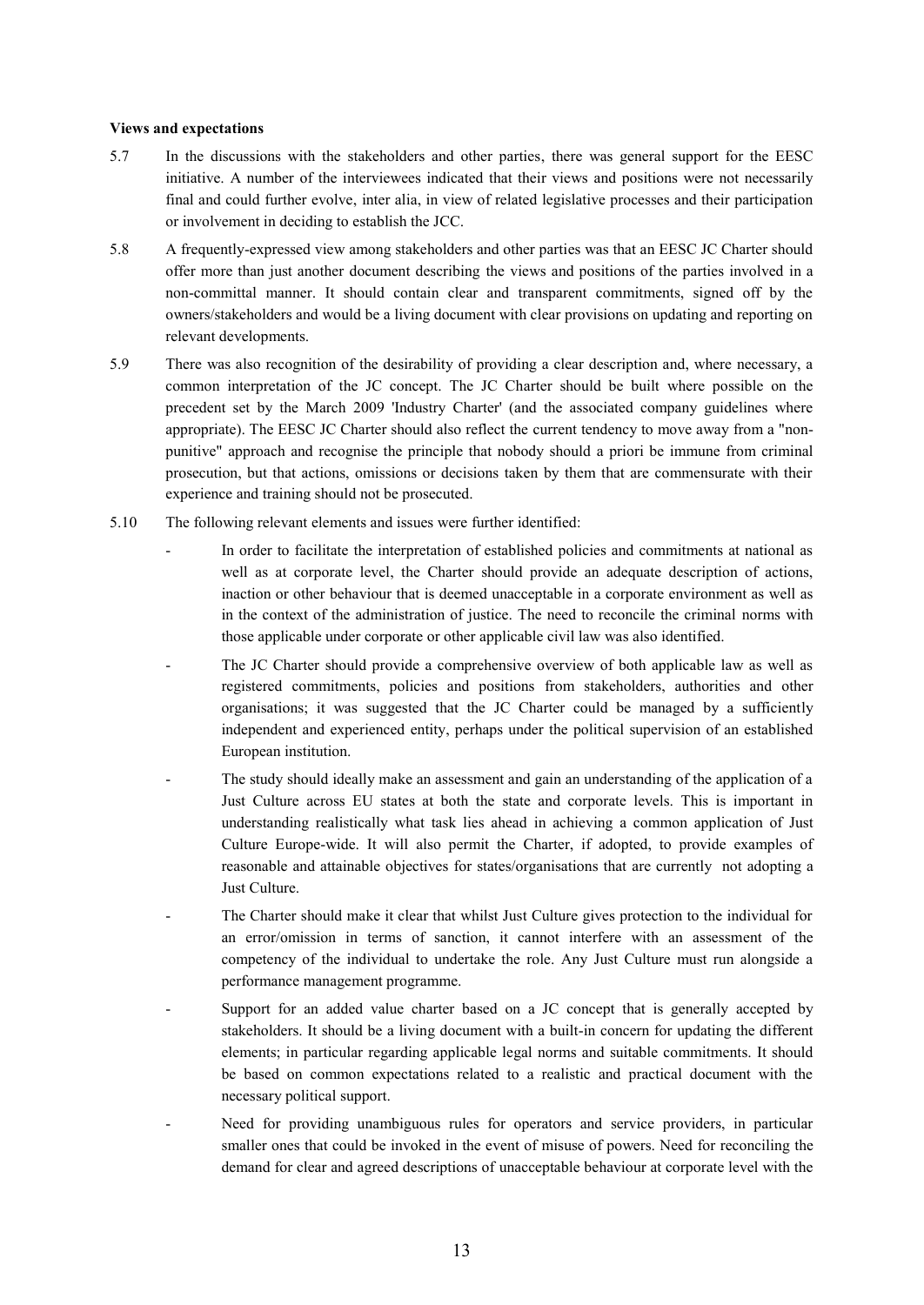need for essentially using the same rule for the judicial authorities and in particular the state prosecutors.

- Applicability of a Just Culture: Most people interpret Just Culture being applied to the individual that made the mistake. Should the charter and the study look at the application of JC beyond those people who made the error? For example, management activities, regulator activity or indeed labour organisations. This also raises the issue of corporate criminal liability - the so- called "corporate manslaughter" concept.
- National prosecutors should be open to dialogue based on the mutual recognition that both safety and administration of justice will profit from a better understanding of the tasks and responsibilities associated with both domains. Availability of neutral high-level air transport and ATM expertise would certainly be helpful.
- The colloquial use of criminal law concepts such as "gross negligence" and "wilful misconduct" cannot replace the specific description of these forms of criminally reproachable behaviour in the applicable national criminal and procedural criminal law. Prosecutorial and possible court actions can only be based on criminal acts defined under national law. It is recognised that effectively the vast majority of these nationally-defined acts may well describe the same type of behaviour. The existence of a basically "level playing field" for criminally reproachable behaviour could form the basis for national prosecution policies or commitments for aviation.
- Important to address the role and functions of the national prosecution offices in the context of enhancing aviation safety by recognising their role and responsibilities related to aviation incident reporting. There are already examples of national aviation prosecution policies that fully recognise the sovereign function of the criminal judiciary.

*There was general support for the initiative for a EESC Just Culture Charter. The JC Charter should contain clear and transparent commitments signed off by the owners/stakeholders and should be a living document with clear provisions on updating and reporting on relevant developments as well as managing the Charter documentation. Important to clearly indicate which (groups of) stakeholders should, as a minimum, be associated with the JCC and to establish "political ownership" of the JCC. Need to address the corporate level "equivalent" of sanctioning behaviour that cannot be tolerated at corporate or government level air transport or ANSP entities and to avoid different rules applied under e.g. civil labour or corporate law with those used in criminal judiciary processes. How to reconcile the demand for agreed descriptions of unacceptable behaviour at corporate level with applicable criminal norms for the judicial authorities.*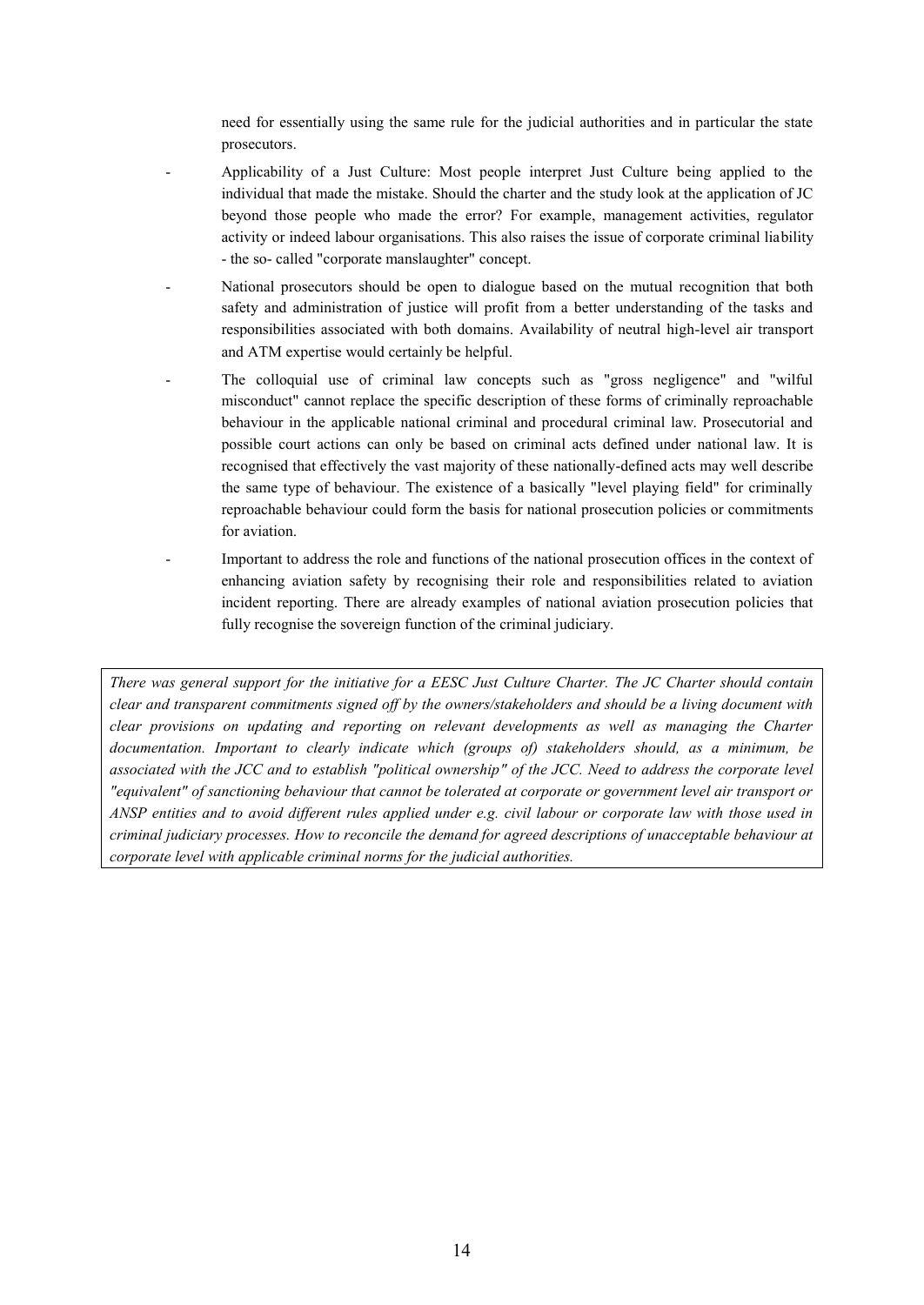#### <span id="page-15-0"></span>**VI. Just Culture charter: content, format, resources**

6.1 Having addressed the key concepts and the rationale for having a charter focused on Just Culture above, focus will now turn to the specifics of such a document. By and large, it should amount to a transparent and accessible collection of applicable legislation, agreed descriptions and definitions, a number of signed-off or otherwise validated policies, commitments or other relevant statements in a format that reflects the intentions of the initiators, and subscribers to the document. These may be new or, as appropriate, may be based on existing precedents and content, within a sufficiently descriptive and logical template.

**Annex I**, attached to this document, provides a possible outline or model for further discussion and refinement.

- 6.2 The basic elements of the Just Culture Charter content can be described as follows:
	- 1. From the outset, it is important that the charter has an institutional or political 'owner' and provides for a delegated hands-on management responsibility. Political or institutional ownership of the Charter is important for the purpose of maintaining its standing and ensuring that its contents are deemed authoritative at European and perhaps even international level. On a more practical level, a clear responsibility for the management of the Charter ensures that the necessary updates and modifications are carried out as required over time;
	- 2. Secondly, the document should list all applicable international (ICAO-based), European and national legislations and regulations related to accident and incident investigation, collection and protection of safety data, occurrence reporting and safety management and other Just Culturerelated rules and regulations - all duly updated;
	- 3. Next, an agreed set of definitions, descriptions and formulated objectives that are relevant to Just Culture that are accepted by the signatories should be included;
	- 4. Finally and perhaps most importantly, the charter should set out clearly the political, corporate, judiciary commitments for achieving a Just Culture, based on the expectations of the charter's signatories and relevant EESC stakeholders. In addition, it must pave the way for a periodical assessment of these commitments and their realisation using the means and resources available. (Where appropriate, the full content of individual commitments and policies will annexed to any Charter document)
- 6.3 With regards to format, a design based on existing precedents provides a useful point of departure, such as "The European Civil Aviation Social Partners' Charter for Continuous Improvement in Aviation Safety". In this layout, the charter is formulated according to an agreement-template that is split into several different sections. If the four-pillared structure provided above were to be maintained, the document could be divided into separate sections of preamble clauses, operative articles on applicable legislation, a list of agreed concepts/definitions, and the substantive commitments/deliverables of the charter's signatories.
- 6.4 In addition to these basic elements, some secondary provisions also warrant inclusion, such as clauses on the charter's upgrade or renewal, the management of monitoring or accompanying administration, and the possibility for third parties to sign up to the charter at a later stage. With a logical structure that demarcates each sub-section clearly while formulating concepts and obligations clearly, the overall length of the document would not need to exceed three pages. In this respect, finding agreement on a concise and readable overview of Just Culture specifics that is free of unnecessary content would be ideal.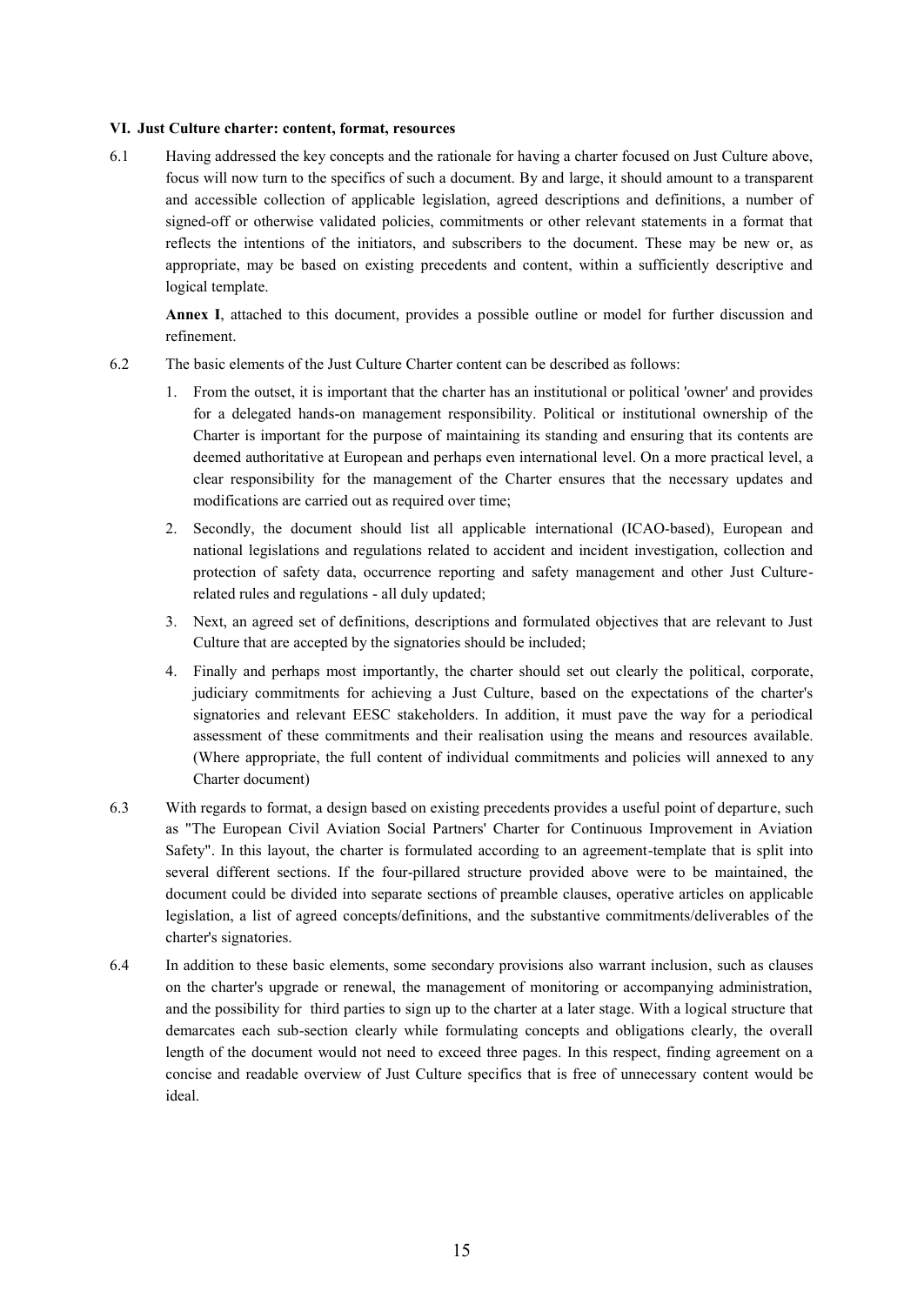6.5 The resources required for drafting and maintaining the charter as described above, inter alia, depend in large part on the services of a central coordinator and the related issues such as a dedicated website. These are obviously issues for future discussion when a decision has been taken on the future of a Just Culture Charter.

A Just Culture *Charter document should consist of a transparent and accessible collection of applicable legislation, agreed descriptions and definitions, together with the policies or commitments that reflect the objectives of the initiators and subscribers in achieving a Just Culture. In addition, it is important that the charter has an institutional or political 'owner ' and provides for a delegated hands-on management responsibility. For a first draft template of the charter, see Annex I.*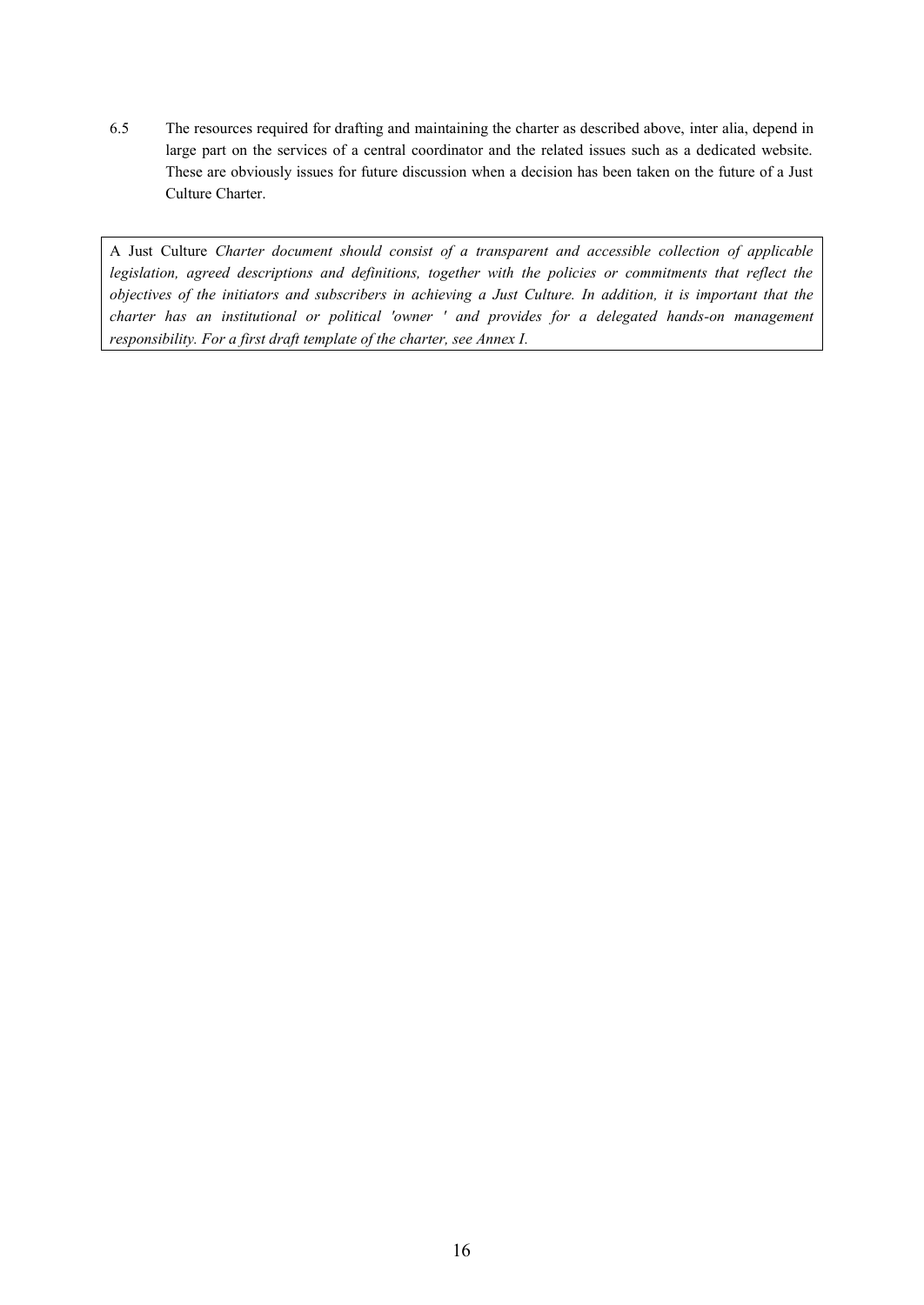#### <span id="page-17-0"></span>**VII.SWOT analysis**

*NOTE: This SWOT analysis, as presented here, is intended as a first example for further discussion and improvement by the appropriate EESC bodies*

| <b>EESC JUST CULTURE CHARTER</b>                                                                                                                                                                                                                                                                                                                                                                             |                                                                                                                                                                                                                                                                                                                                                                                                 |  |  |
|--------------------------------------------------------------------------------------------------------------------------------------------------------------------------------------------------------------------------------------------------------------------------------------------------------------------------------------------------------------------------------------------------------------|-------------------------------------------------------------------------------------------------------------------------------------------------------------------------------------------------------------------------------------------------------------------------------------------------------------------------------------------------------------------------------------------------|--|--|
| <b>STRENGTHS</b><br>Transparent and flexible "living document"<br>Effective - no<br>additional legal action<br>required<br>Applicable at pan-European level<br>Addresses corporate and national level<br>Addresses criminalisation issues<br>Fully aligned with relevant EU legislation<br>JC enacted in EU Legal Order<br>Fully respects national judiciary function<br>Interaction with national judiciary | WEAKNESSES<br>Commitments with<br>limited enforcement<br>possibilities<br>Common understanding of and commitment<br>to JC concept required<br>Requires active proliferation and update<br>Need for continued political support and<br>commitment at EESC level<br>JC is based on a mutually accepted balance<br>of interests; no unilateral demands only<br>Interaction with national judiciary |  |  |
| <b>OPPORTUNITIES</b>                                                                                                                                                                                                                                                                                                                                                                                         | <b>THREATS</b>                                                                                                                                                                                                                                                                                                                                                                                  |  |  |
| Timely European initiative<br>Directly applicable at national/regional/<br>global/ICAO level<br>Global discussion in the ICAO through<br>SIPTF has started<br>JC is currently an issue also at international<br>level                                                                                                                                                                                        | Safety lobby - criminalisation<br>Just Culture is not yet universally accepted<br>Need for ongoing and unified European<br>support at international level<br>Need to take advantage of current interest in<br>and discussions on JC                                                                                                                                                             |  |  |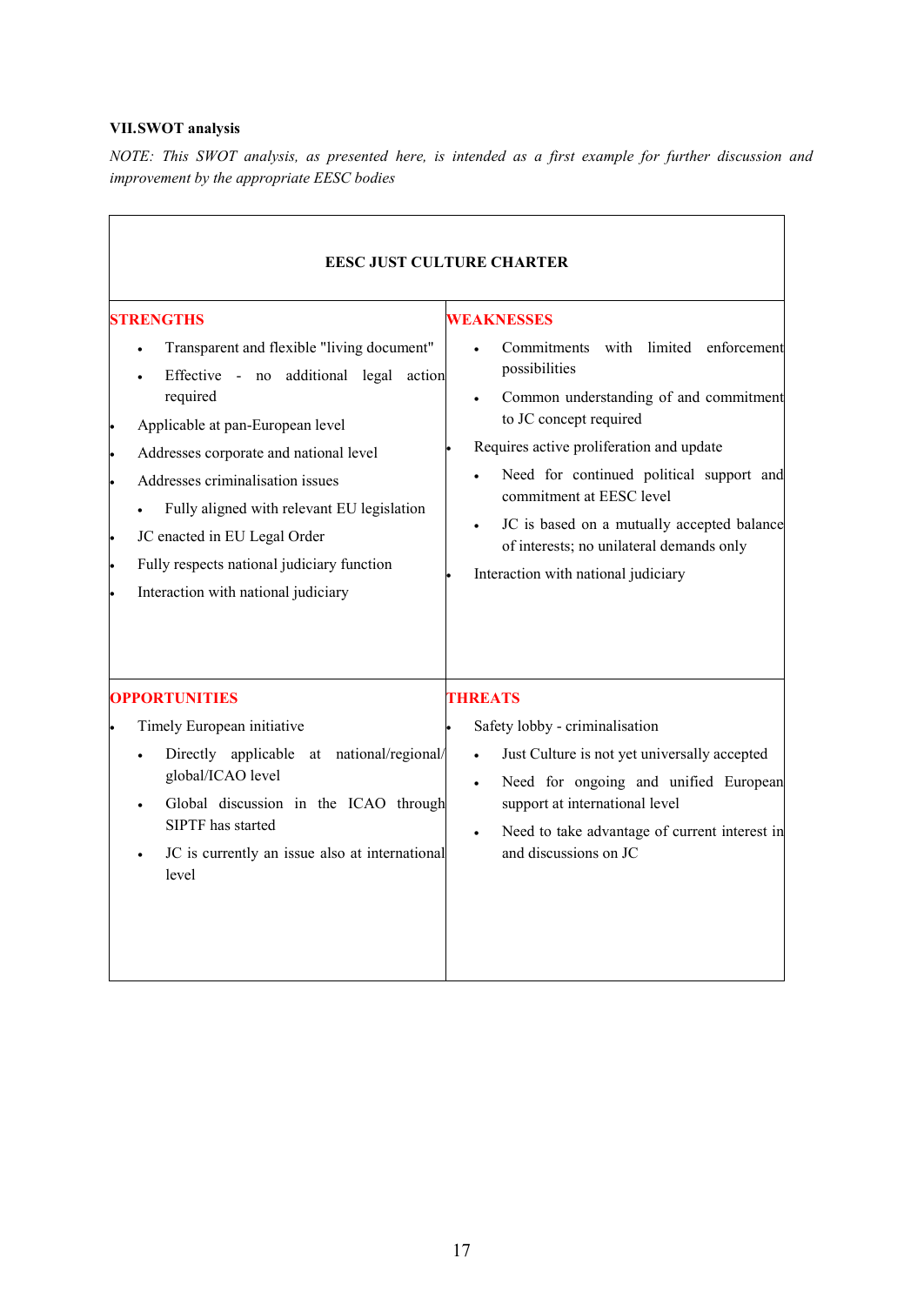7.1 A **SWOT** analysis as depicted above is a popular tool for addressing **S**trengths, **W**eaknesses, **O**pportunities and **T**hreats for an organisation or project. It involves specifying the objective of the project and identifying the internal and external factors that are favourable and unfavourable to achieving that objective. Both upper quadrants address potential strengths and weaknesses related to the internal environment and address factors that tend to be in the present; both lower quadrants address potential opportunities and threats related to the external environment and address factors that tend to be in the future.

#### 7.2 1<sup>st</sup> Upper left quadrant: **Strengths**

Form and format of the JCC are flexible, directly accessible and relatively easy to change and update; it is essentially a repository of the way in which different entities interact in the JC domain. It is partly descriptive (existing legislation and JC definition) and partly prescriptive (signed-off national policies and corporate commitments). It can be applied at the pan-European level insofar as it addresses the applicable law and existing national policies and corporate commitments in that area. The fact that the Just Culture definition is now part of the EU legal order greatly enhances the general acceptance of the JC concept. As the JCC by definition also addresses the national judiciary function, it will contribute in particular through the introduction of national aviation prosecution policies - to alleviating fears of "criminalisation" in aviation.

#### 7.3 2 2<sup>nd</sup> Upper right quadrant: **Weaknesses**

Commitments and policies are often unilateral commitments that can be changed by the owner of the process they address. While a policy or commitment that is publicly signed off by the owner of the process may generally create reliance and even a legitimate expectation for the duration, it does not have the force of a rule or a contract and it can be unilaterally changed or withdrawn. The Just Culture concept has now been generally introduced in Europe but not necessarily commonly understood and interpreted. Globally, the process is also ongoing but certainly not yet completed. The proliferation of JC therefore requires active support and an effective JCC will require political support and dedicated management. Interaction with the national judiciary has also been inserted in this quadrant as it denotes a sovereign and independent national function that may sometimes be difficult to approach. Finally JC in essence requires the two directly involved parties - aviation safety and the judiciary - to find a balance and that is often a delicate process.

#### 7.4  $3<sup>rd</sup>$  Lower left quadrant: **Opportunities**

A number of the strengths in the internal process retain their relevance in interacting in a global environment: the Charter model can be globally applied at different levels and the discussion in the ICAO has already started through the ICAO SIPTF. The notion of Just Culture is now under discussion in Europe, the ICAO and in parts of South America and Asia. That is a promising development for further proliferation.

#### 7.5 th lower right quadrant: **Threats**

In states and organisations that are not yet familiar with the JC principles there is still a strong "Safety Lobby" that essentially warns against "criminalisation" as the personification of misdirected and unwanted actions by the criminal judiciary. JC is believed to facilitate or condone such behaviour.

Finally, it is important to take advantage of the current general interest in Just Culture that may eventually diminish.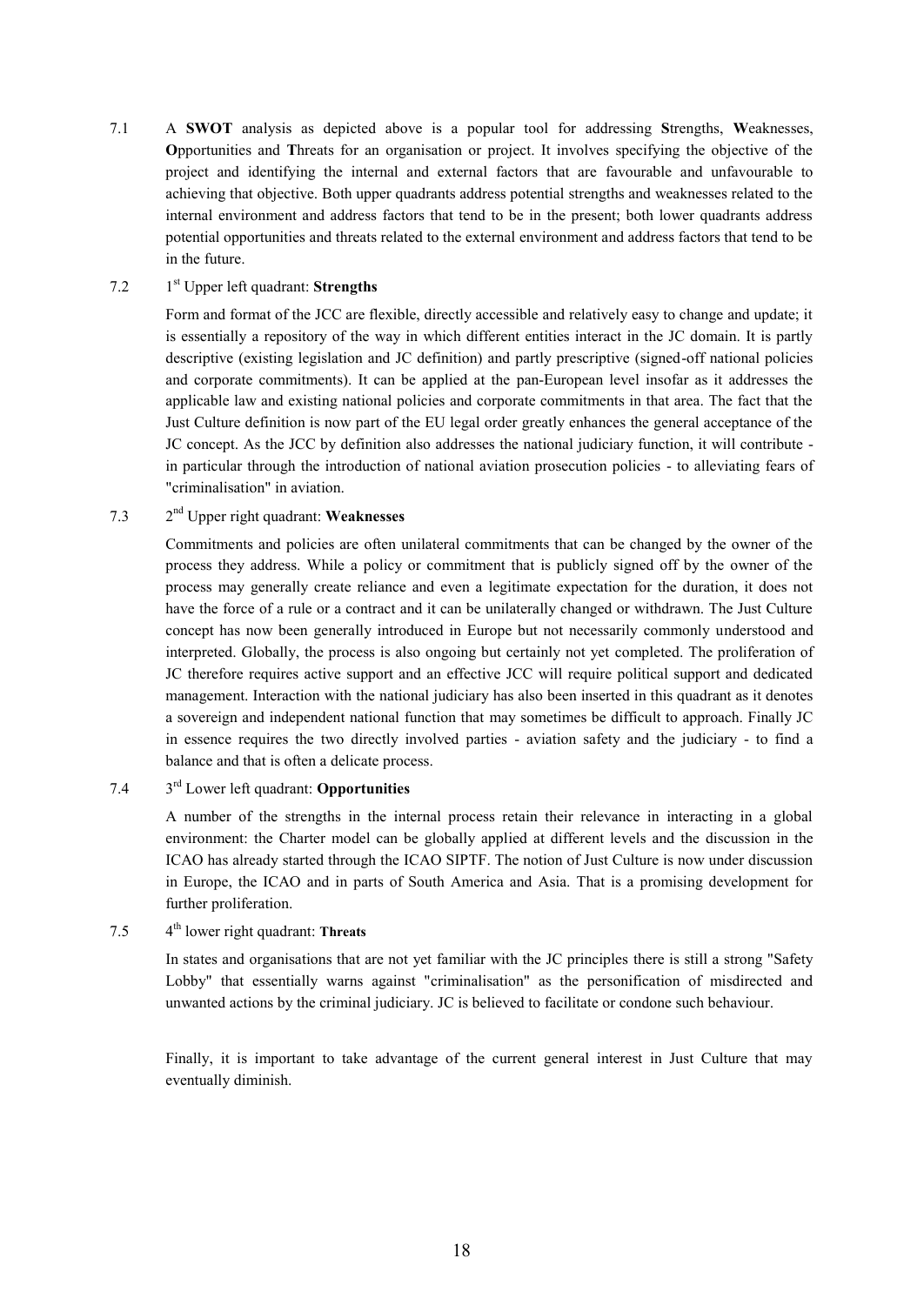#### <span id="page-19-0"></span>**VIII. Concluding observations and findings**

#### **Concluding observations**

- 8.1 At ICAO and European Union level all initiatives to establish formal legal boundaries between accident or incident reporting and the administration of justice, recognise the principle that nobody should be immune from criminal investigation and possible sanctions. Therefore, exceptions have consistently been introduced in relation to the sovereign national functions connected with the administration of Justice. That does not mean that legislation that seeks to protect occurrence data reporting is not possible. But it does provide an indication of the limits for protecting one activity without harming the other.
- 8.2 The Just Culture approach respects those limits and explores the promising solutions of educating both camps and building trust and understanding as regards exercising their tasks in recognition of their mutual responsibilities. There may be different ways and means in which Just Culture could be addressed and implemented. But there is no clear alternative to the adoption of a Just Culture.
- 8.3 Just Culture is a potentially complicated concept. It requires understanding of the different processes and commitments by both safety experts and the judiciary. Just Culture is not a "magic wand" for combating injustice or fear of misuse of the judiciary and corporate processes. It has been introduced to protect, as much as possible, the mundane but extremely important ongoing processes of incident or occurrence reporting: literally thousands of daily events that feed into the well-established system of using the reports for the improvement of safety and the prevention of incidents and accidents.
- 8.4 Just Culture is an ongoing daily routine, certainly not as spectacular and awesome as the aftermath of an accident, but absolutely vital for the continued effort to improve safety by learning from mistakes and other relevant occurrences. And let there be no mistake, Just Culture also implies that misuse of criminal processes or ignorance on the part of the judiciary is equally unacceptable. Focus has to remain on the pursuit of the practical goals identified by the Just Culture concept and on the generally-accepted deliveries such as the proliferation of a model aviation prosecution policy and the organisation of prosecutor expert courses.
- 8.5 The study also shows that the application of Just Culture at corporate level and at national level in relation to the function of the criminal judiciary requires further attention. The issue was raised by several stakeholder organisations and currently also plays an important role in the ongoing discussions on the proposal for a Regulation of the European Parliament and of the Council on occurrence reporting in civil aviation.
- 8.6 In view of the above, a possible EESC initiative for the establishment of a Just Culture Charter would be appropriate and timely. It would have to be further developed and this study contains a number of suggestions to that effect. It could also be building on elements of the 2009 "The European Civil Aviation Social Partners' Charter for Continuous Improvement in Aviation Safety."
- 8.7 The attached outline for a possible EESC Just Culture Charter provides a template of a Just Culture Charter document and the different parts thereof, containing the key elements for a realistic and efficient instrument providing a comprehensive picture of applicable law and policies and commitments that are signed off by their respective owners for their duration.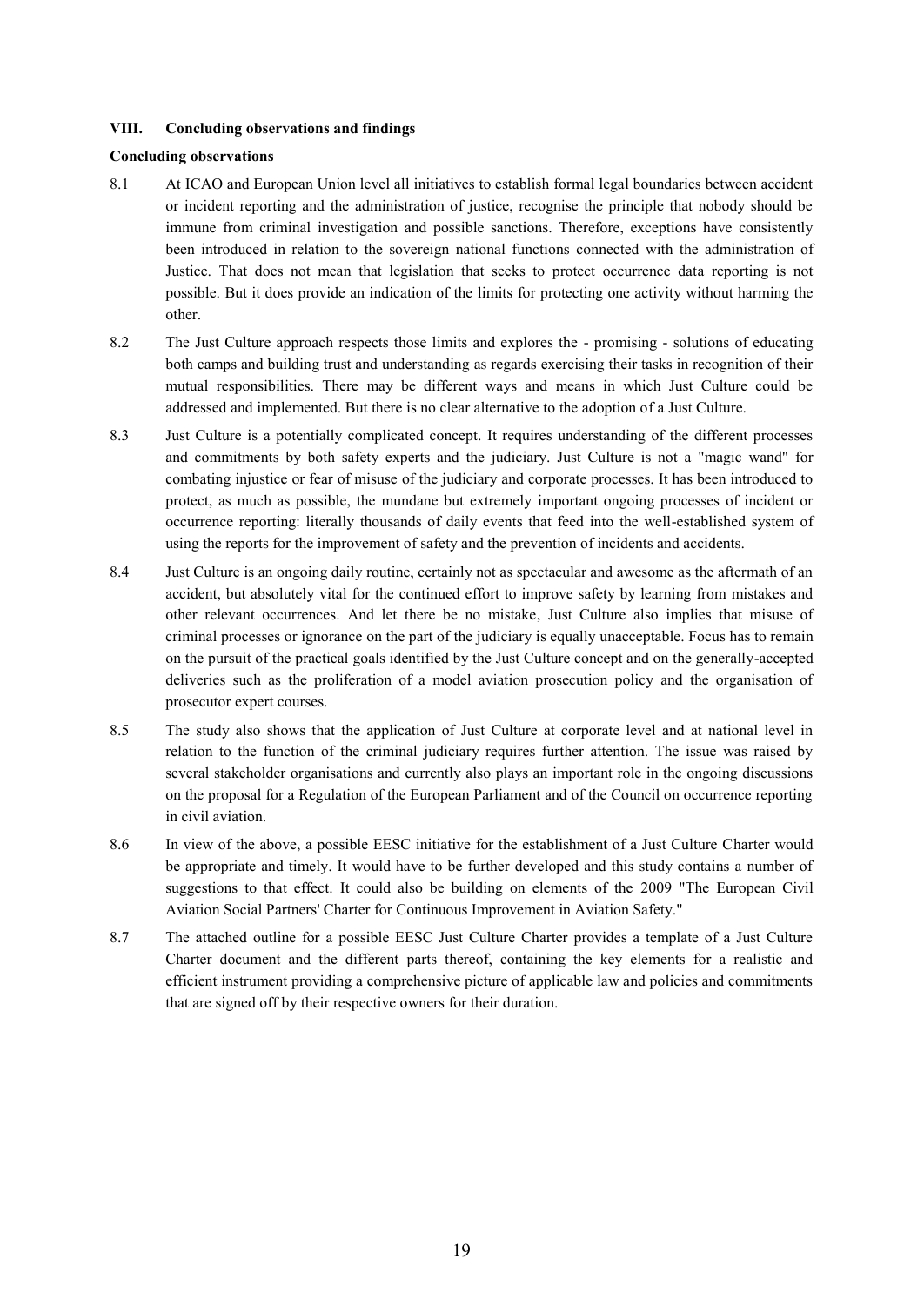#### **Findings**

- I. Some issues and conditions related to an open reporting system for aviation cannot be adequately resolved through formal legislation;
- II. The introduction of Just Culture provides for the establishment of a balanced recognition and application of safety and judiciary requirements/demands;
- III. A Just Culture Charter could be the instrument for providing a comprehensive repository for all relevant legislation, corporate and judiciary commitments or policies relevant to the establishment of an open safety culture in aviation;
- IV. A Just Culture Charter should at least comply with the following conditions:
	- 1. Clear ownership and management
	- 2. Comprehensive, accessible and regularly updated
	- 3. Listing of applicable law and of applicable policies and commitments that are signed off by their respective owners for their duration
	- 4. Provisions on amendment, extension and, where appropriate, implementation.
	- 5. Available through e-media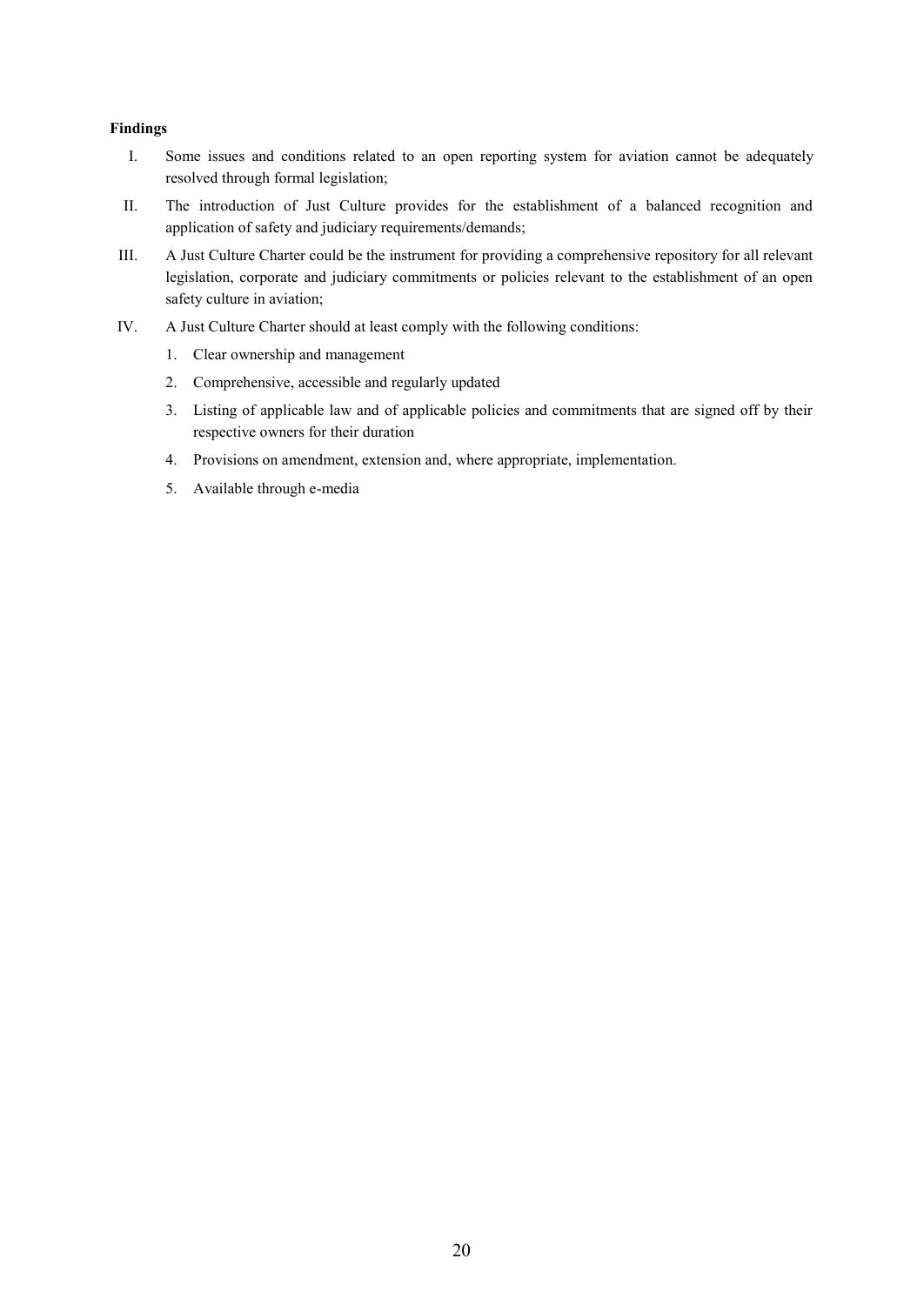#### **ATTACHMENT**

#### **INFORMAL BLUEPRINT OF POSSIBLE PROVISIONS FOR A JUST CULTURE CHARTER**

#### **NB This document is for information and discussion purposes only**

#### **Part I Preamble**

The signatories to this Just Culture Charter, representing.................................

Considering that ...[ the aim of Just Culture is to achieve a greater ..........................between ............. members, particularly for the purpose of safeguarding and realising............................................];

Considering that ....[ aviation safety depends to a larger extent on the feedback of knowledge generated by an incident reporting system for data collection and analysis ];

Considering that. [ the administration of justice represents a national constitutional function and that nobody should be immune from criminal prosecution ];

Considering that . [ trust between states, aviation and ATM stakeholders, social partners and the national judiciary is fundamental at all levels to ensure a strong reporting culture ];

Having regard to .... [ the work carried out within the EESC and in particular to the initiative taken to establish a Just Culture Charter ];

Having regard to........ [the limits imposed in the aviation domain between mandatory legislation and the need to respect the administration of justice ] .............................................................................................

Noting the........ [Unanimous endorsement by Eurocontrol and the EU States of a model for a national aviation prosecution policy that fully respects the sovereignty and independence of a national prosecution office ]

Noting the ..[ positive experiences with the introduction of such an aviation prosecution policy by a number of national judiciaries in Europe ]

#### **Part II - General provisions**

Article 1[Definitions/Descriptions]

For the purposes of this Charter:

b.

c.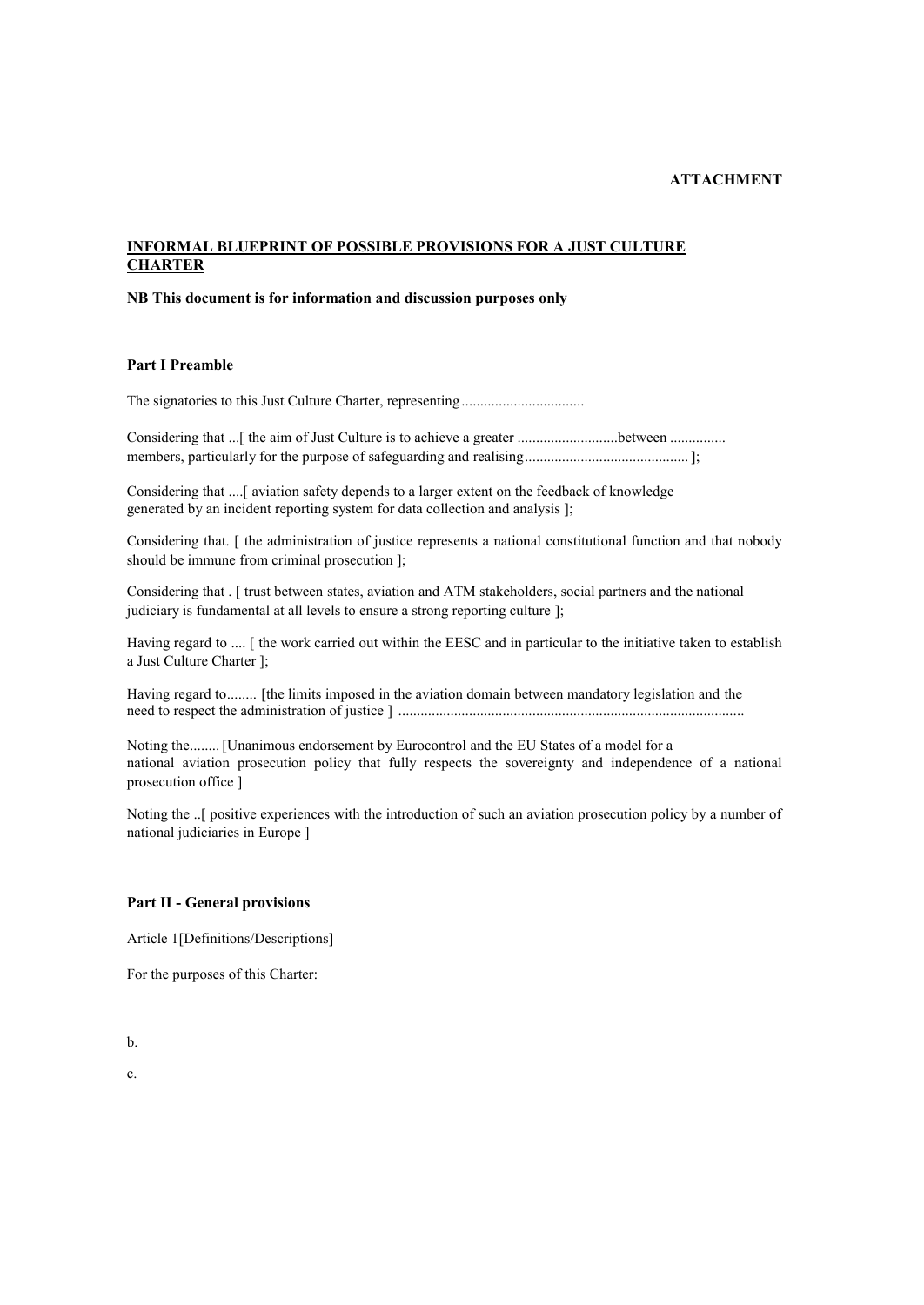#### Article 2 - Undertakings

[ All signatories agree to progress the aims and provisions of this Charter with the urgency required via an initiative which is designed to contribute to prevent accidents and other incidents in the application of the principles of Just Culture.

Signatories shall, at the moment of signature, deposit a copy of their commitment, policies, or other duly formulated undertakings with the entity designated for the maintenance, administration and general management of this charter and related events or activities ]

#### Article 3 - Applicable legislation

[ This charter shall contain an overview of applicable legislation and other relevant texts related to ....... for information purposes

#### Article 4 - Existing obligations

[Nothing in this Charter shall be construed as limiting or derogating from any of the rights and obligation related to.................................].

#### Article 5 - Information

[The Parties undertake to see to it that the authorities, organisations and persons concerned are informed of the policies, commitments and undertakings established through this Charter ].

#### **Part III - Objectives and principles pursued**

[ Article 6. The Parties shall base their policies, commitments and practices on a common understanding following objectives and descriptions:

- Flying is one of Europe's safest forms of transport. Our common objective is to make it safer, even as traffic continues to grow. Any improvement in safety will reduce accidents and other incidents, save lives and reduce injuries.

An important way to understand where safety weaknesses exist in the air transport system is through increasing the reporting of events that affected safety by the individuals involved in the event, and by ensuring widespread use of this information.

Just Culture means a culture in which front-line operators or others are not punished for actions, omissions or decisions taken by them that are commensurate with their experience and training, but where gross negligence, wilful violations and destructive acts are not tolerated.

Just Culture represents the recognition that both the aviation safety drive and the administration of justice will benefit from the right balance, moving away from fears of criminalisation.

- Equally, at corporate level, pilots, controllers and other front-line operators should not be disciplined for honest mistakes.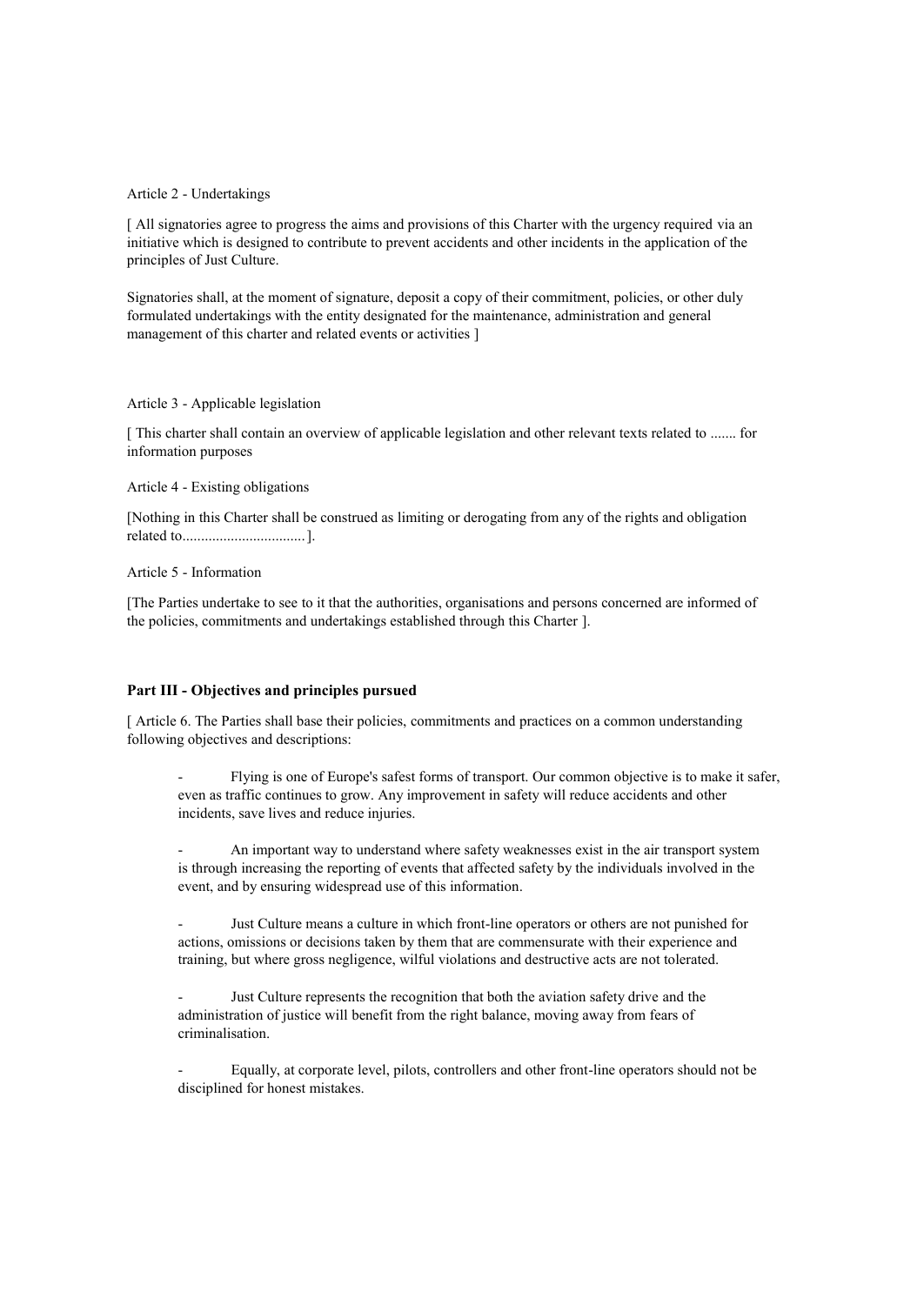Article 7 The Parties undertake to promote, by appropriate measures, mutual understanding and encouragement of...................................................to pursue the same objective. ]

#### **Part IV - Measures to promote the goals of the Charter and the communication between parties**

[....................................................................................................................................................

Article 8 - Judicial authorities and other stakeholders

Article 9 - Administrative authorities and public services

Article 10 - Media ]

#### **Part V - Application and operation of the Charter** Periodical reports

[ Article 11 The ...................shall present periodically to the Presidency of the EESC, a report on ............in accordance with this Charter and on the measures taken in application of those provisions which they have accepted. The first report shall be presented within the year following the signing of the Charter with respect to the parties concerned, the other reports at three-yearly intervals after the first report.

Article 12 The parties shall make their reports public.

Article 13 Examination of the reports]

#### **Part VI - Final provisions**

[ Article 14 Signature

This Charter shall be open to signature by ......................... It shall be deposited with the President of the

EESC.

Article 15 Entry into effect

1. This Charter shall become effective ........................... after the date on which....................have expressed their commitments in accordance with the provisions of Article..

2. In respect of any Party which subsequently expresses a commitment, the Charter shall become effective .............. after the date of the signature of that party in accordance with the applicable provisions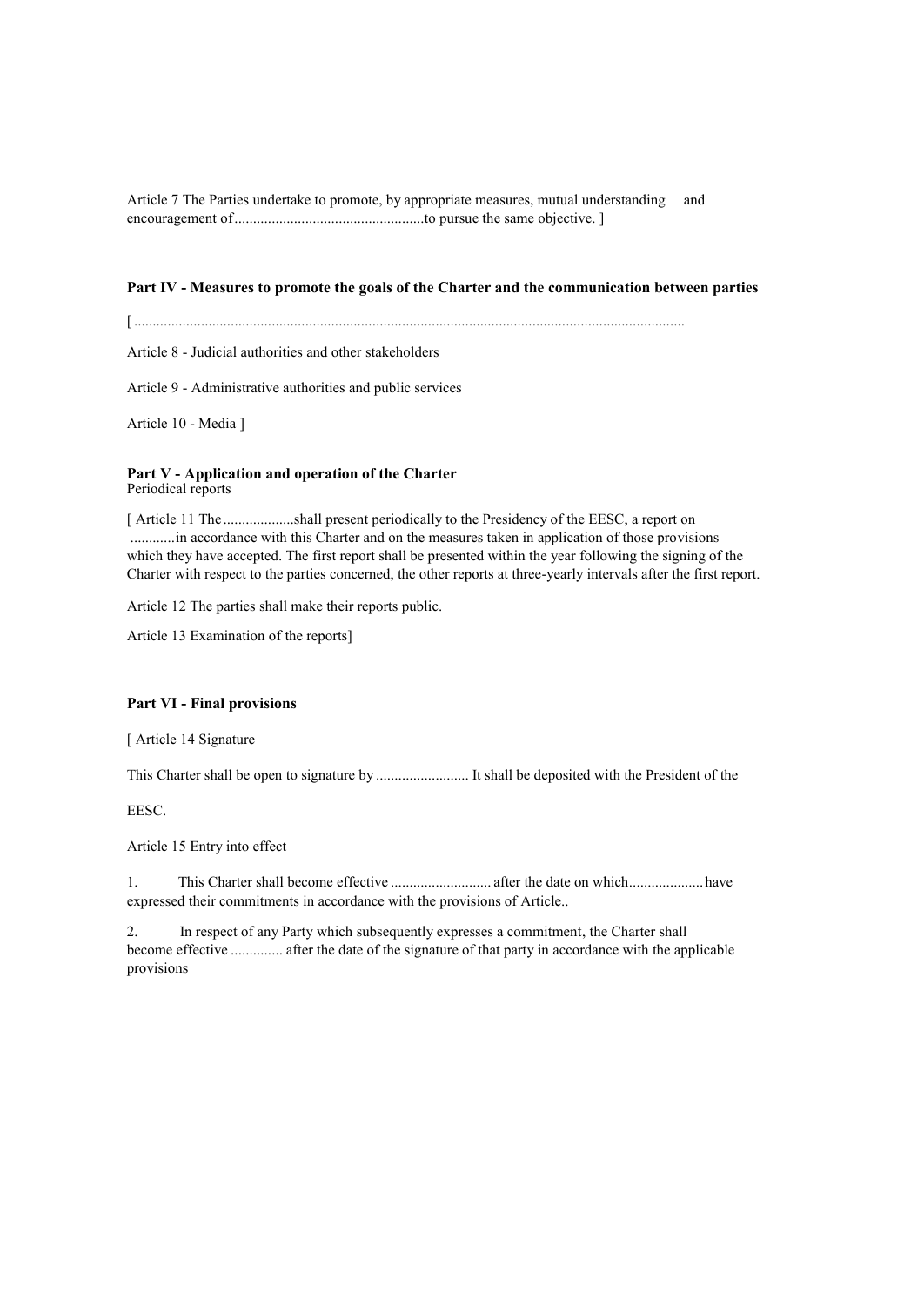3. Any Party may at any time denounce this Charter by means of a notification addressed to the ………….

4. Such denunciation shall become effective on the first day of the month following the expiration of a period of six months after the date of receipt of the notification by the ………

5. The ……. shall notify the member states of the Council and any state which has acceded to this Charter of:

a. any signature;

- b. any notification received
- c. any other act, notification or communication relating to this Charter.]

[ Other provisions]

[ In witness whereof the undersigned, being duly authorised thereto, have signed this Charter.

Done at]